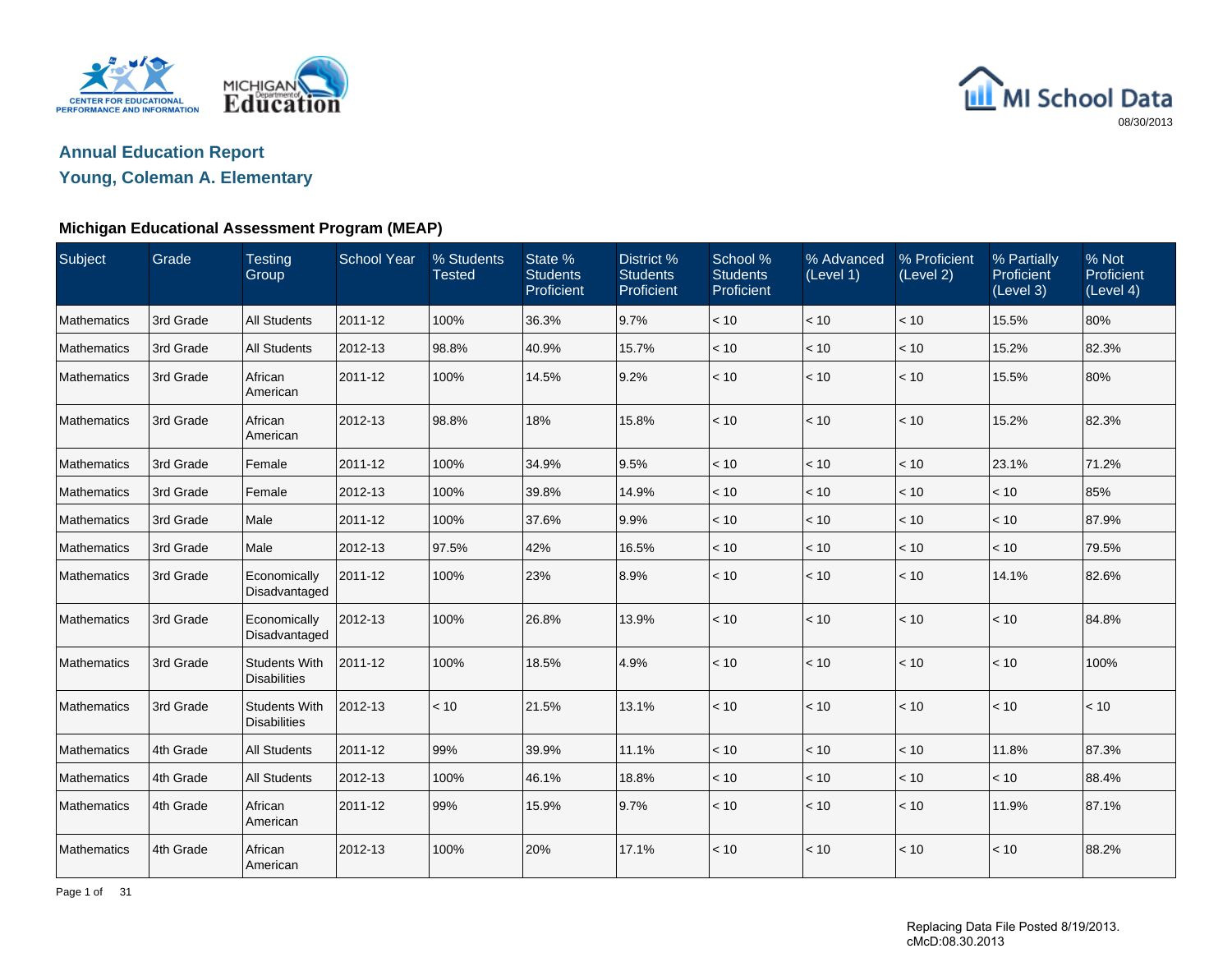



## **Young, Coleman A. Elementary**

### **Michigan Educational Assessment Program (MEAP)**

| Subject            | Grade     | <b>Testing</b><br>Group                     | <b>School Year</b> | % Students<br><b>Tested</b> | State %<br><b>Students</b><br>Proficient | District %<br><b>Students</b><br>Proficient | School %<br><b>Students</b><br>Proficient | % Advanced<br>(Level 1) | % Proficient<br>(Level 2) | % Partially<br>Proficient<br>(Level 3) | % Not<br>Proficient<br>(Level 4) |
|--------------------|-----------|---------------------------------------------|--------------------|-----------------------------|------------------------------------------|---------------------------------------------|-------------------------------------------|-------------------------|---------------------------|----------------------------------------|----------------------------------|
| Mathematics        | 4th Grade | White                                       | 2011-12            | < 10                        | 46.4%                                    | 16.3%                                       | < 10                                      | < 10                    | < 10                      | < 10                                   | < 10                             |
| Mathematics        | 4th Grade | White                                       | 2012-13            | < 10                        | 53%                                      | 16.2%                                       | < 10                                      | < 10                    | < 10                      | < 10                                   | < 10                             |
| Mathematics        | 4th Grade | Female                                      | 2011-12            | 100%                        | 38.5%                                    | 10.9%                                       | < 10                                      | < 10                    | < 10                      | < 10                                   | 88.1%                            |
| <b>Mathematics</b> | 4th Grade | Female                                      | 2012-13            | 100%                        | 45.7%                                    | 18.4%                                       | < 10                                      | < 10                    | < 10                      | < 10                                   | 92.3%                            |
| Mathematics        | 4th Grade | Male                                        | 2011-12            | 98.4%                       | 41.2%                                    | 11.3%                                       | < 10                                      | < 10                    | < 10                      | < 10                                   | 86.7%                            |
| Mathematics        | 4th Grade | Male                                        | 2012-13            | 100%                        | 46.4%                                    | 19.2%                                       | < 10                                      | < 10                    | < 10                      | < 10                                   | 85.1%                            |
| Mathematics        | 4th Grade | Economically<br>Disadvantaged               | 2011-12            | 100%                        | 25.3%                                    | 10.3%                                       | < 10                                      | < 10                    | < 10                      | 12.8%                                  | 85.9%                            |
| Mathematics        | 4th Grade | Economically<br>Disadvantaged               | 2012-13            | 100%                        | 31.1%                                    | 17.4%                                       | < 10                                      | < 10                    | < 10                      | < 10                                   | 90.7%                            |
| Mathematics        | 4th Grade | <b>Students With</b><br><b>Disabilities</b> | 2011-12            | 100%                        | 18.3%                                    | 7.1%                                        | < 10                                      | < 10                    | < 10                      | < 10                                   | 95%                              |
| Mathematics        | 4th Grade | <b>Students With</b><br><b>Disabilities</b> | 2012-13            | 100%                        | 23%                                      | 7%                                          | < 10                                      | < 10                    | < 10                      | < 10                                   | 94.4%                            |
| Mathematics        | 5th Grade | <b>All Students</b>                         | 2011-12            | 100%                        | 39.6%                                    | 11.4%                                       | < 10                                      | < 10                    | $<10$                     | < 10                                   | 88.9%                            |
| Mathematics        | 5th Grade | <b>All Students</b>                         | 2012-13            | 100%                        | 45.7%                                    | 17%                                         | < 10                                      | < 10                    | < 10                      | < 10                                   | 84.1%                            |
| Mathematics        | 5th Grade | African<br>American                         | 2011-12            | 100%                        | 17%                                      | 9.8%                                        | < 10                                      | < 10                    | < 10                      | < 10                                   | 88.9%                            |
| Mathematics        | 5th Grade | African<br>American                         | 2012-13            | 100%                        | 20.5%                                    | 15.4%                                       | < 10                                      | < 10                    | < 10                      | < 10                                   | 84.1%                            |
| Mathematics        | 5th Grade | Female                                      | 2011-12            | 100%                        | 37.5%                                    | 9.8%                                        | < 10                                      | < 10                    | < 10                      | < 10                                   | 93.5%                            |
| Mathematics        | 5th Grade | Female                                      | 2012-13            | 100%                        | 43.9%                                    | 15.7%                                       | < 10                                      | < 10                    | < 10                      | < 10                                   | 80.6%                            |
| Mathematics        | 5th Grade | Male                                        | 2011-12            | 100%                        | 41.6%                                    | 12.9%                                       | < 10                                      | < 10                    | < 10                      | < 10                                   | 84.1%                            |

Page 2 of 31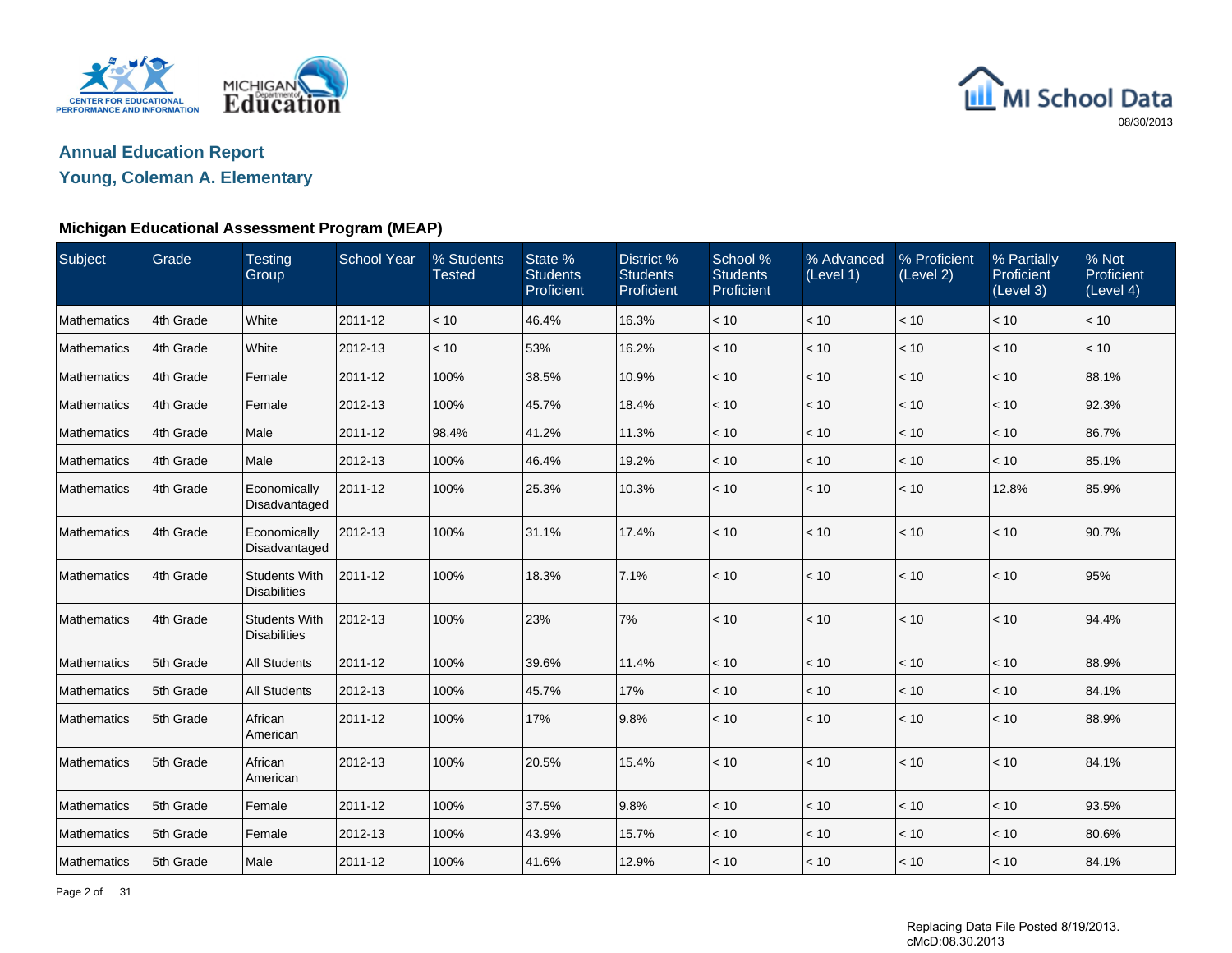



## **Young, Coleman A. Elementary**

### **Michigan Educational Assessment Program (MEAP)**

| Subject                 | Grade     | <b>Testing</b><br>Group                     | <b>School Year</b> | % Students<br><b>Tested</b> | State %<br><b>Students</b><br>Proficient | District <sub>%</sub><br><b>Students</b><br>Proficient | School %<br><b>Students</b><br>Proficient | % Advanced<br>(Level 1) | % Proficient<br>(Level 2) | % Partially<br>Proficient<br>(Level 3) | % Not<br><b>Proficient</b><br>(Level 4) |
|-------------------------|-----------|---------------------------------------------|--------------------|-----------------------------|------------------------------------------|--------------------------------------------------------|-------------------------------------------|-------------------------|---------------------------|----------------------------------------|-----------------------------------------|
| Mathematics             | 5th Grade | Male                                        | 2012-13            | 100%                        | 47.5%                                    | 18.4%                                                  | < 10                                      | < 10                    | < 10                      | < 10                                   | 87.9%                                   |
| Mathematics             | 5th Grade | Economically<br>Disadvantaged               | 2011-12            | 100%                        | 24.9%                                    | 10.8%                                                  | $<10$                                     | $<10$                   | $<10$                     | $<10$                                  | 86.6%                                   |
| Mathematics             | 5th Grade | Economically<br>Disadvantaged               | 2012-13            | 100%                        | 30.3%                                    | 15.7%                                                  | < 10                                      | < 10                    | < 10                      | < 10                                   | 85.7%                                   |
| Mathematics             | 5th Grade | <b>Students With</b><br><b>Disabilities</b> | 2011-12            | 100%                        | 16%                                      | 4.9%                                                   | < 10                                      | < 10                    | < 10                      | < 10                                   | 92.9%                                   |
| Mathematics             | 5th Grade | <b>Students With</b><br><b>Disabilities</b> | 2012-13            | < 10                        | 19.9%                                    | 10.2%                                                  | $<10$                                     | < 10                    | < 10                      | < 10                                   | < 10                                    |
| Reading                 | 3rd Grade | <b>All Students</b>                         | 2011-12            | 100%                        | 62.4%                                    | 32.7%                                                  | 28.7%                                     | < 10                    | 27.8%                     | 44.4%                                  | 26.9%                                   |
| Reading                 | 3rd Grade | <b>All Students</b>                         | 2012-13            | 98.8%                       | 66.5%                                    | 42.7%                                                  | 37.3%                                     | < 10                    | 37.3%                     | 36.1%                                  | 26.5%                                   |
| Reading                 | 3rd Grade | African<br>American                         | 2011-12            | 100%                        | 38.4%                                    | 33%                                                    | 28.7%                                     | < 10                    | 27.8%                     | 44.4%                                  | 26.9%                                   |
| Reading                 | 3rd Grade | African<br>American                         | 2012-13            | 98.8%                       | 44.8%                                    | 43.2%                                                  | 37.3%                                     | < 10                    | 37.3%                     | 36.1%                                  | 26.5%                                   |
| Reading                 | 3rd Grade | Female                                      | 2011-12            | 100%                        | 65.9%                                    | 36.2%                                                  | 33.3%                                     | < 10                    | 33.3%                     | 51%                                    | $<10$                                   |
| Reading                 | 3rd Grade | Female                                      | 2012-13            | 100%                        | 70.2%                                    | 45.7%                                                  | 42.5%                                     | < 10                    | 42.5%                     | 32.5%                                  | 25%                                     |
| Reading                 | 3rd Grade | Male                                        | 2011-12            | 100%                        | 59%                                      | 29.3%                                                  | 24.6%                                     | < 10                    | 22.8%                     | 38.6%                                  | 36.8%                                   |
| Reading                 | 3rd Grade | Male                                        | 2012-13            | 97.7%                       | 63%                                      | 39.7%                                                  | 32.6%                                     | < 10                    | 32.6%                     | 39.5%                                  | 27.9%                                   |
| Reading                 | 3rd Grade | Economically<br>Disadvantaged               | 2011-12            | 100%                        | 49.5%                                    | 31.3%                                                  | 30%                                       | < 10                    | 28.9%                     | 43.3%                                  | 26.7%                                   |
| Reading                 | 3rd Grade | Economically<br>Disadvantaged               | 2012-13            | 100%                        | 53.8%                                    | 40.5%                                                  | 37.1%                                     | < 10                    | 37.1%                     | 35.7%                                  | 27.1%                                   |
| Reading<br>Page 3 of 31 | 3rd Grade | <b>Students With</b><br><b>Disabilities</b> | 2011-12            | 100%                        | 34.3%                                    | 18%                                                    | < 10                                      | < 10                    | $<10$                     | < 10                                   | 68.8%                                   |

Replacing Data File Posted 8/19/2013. cMcD:08.30.2013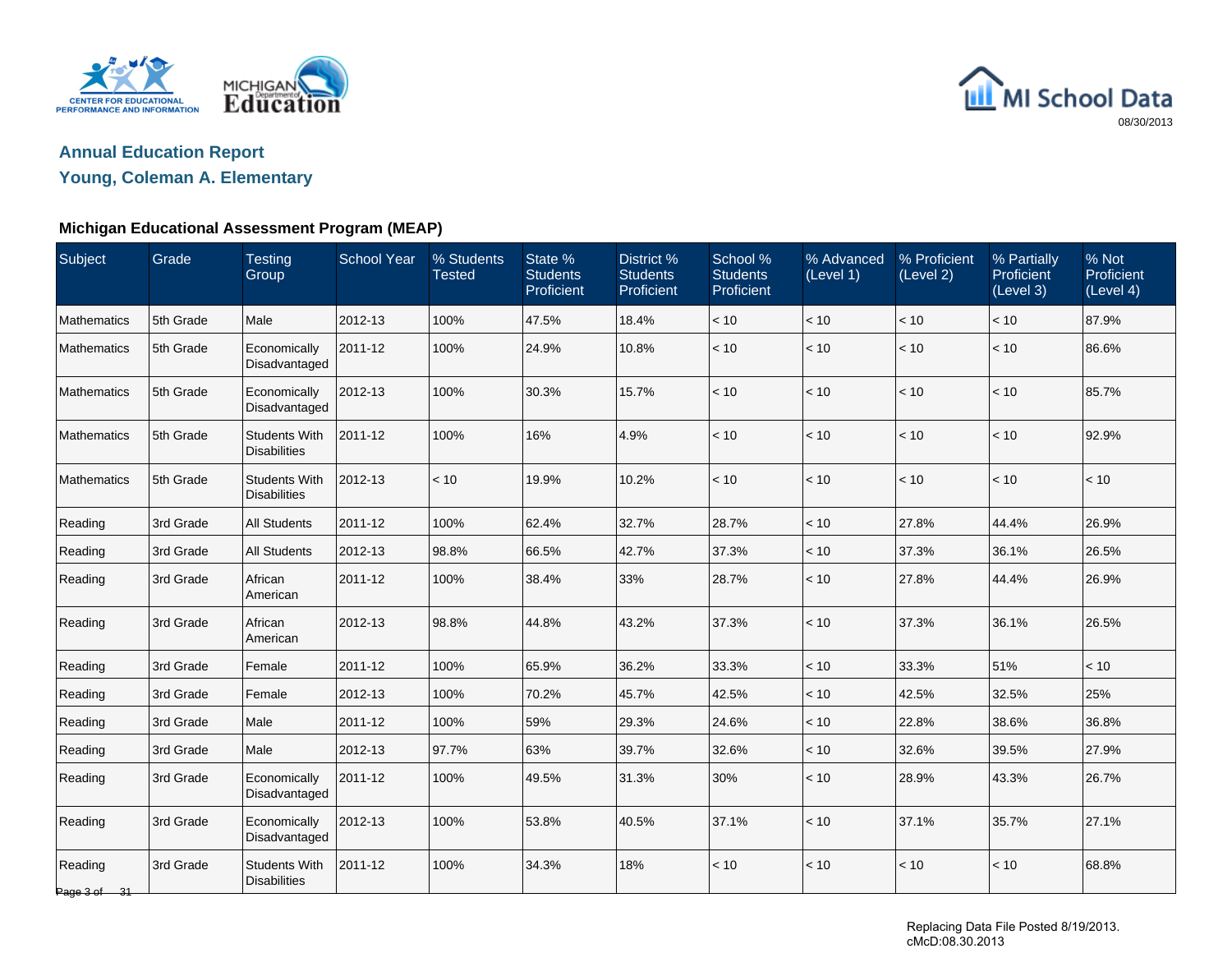



## **Young, Coleman A. Elementary**

### **Michigan Educational Assessment Program (MEAP)**

| Subject                 | Grade     | <b>Testing</b><br>Group                     | <b>School Year</b> | % Students<br><b>Tested</b> | State %<br><b>Students</b><br>Proficient | District %<br><b>Students</b><br>Proficient | School %<br><b>Students</b><br>Proficient | % Advanced<br>(Level 1) | % Proficient<br>(Level 2) | % Partially<br>Proficient<br>(Level 3) | % Not<br>Proficient<br>(Level 4) |
|-------------------------|-----------|---------------------------------------------|--------------------|-----------------------------|------------------------------------------|---------------------------------------------|-------------------------------------------|-------------------------|---------------------------|----------------------------------------|----------------------------------|
| Reading                 | 3rd Grade | <b>Students With</b><br><b>Disabilities</b> | 2012-13            | < 10                        | 37.9%                                    | 31.2%                                       | < 10                                      | < 10                    | $<10$                     | < 10                                   | < 10                             |
| Reading                 | 4th Grade | <b>All Students</b>                         | 2011-12            | 99%                         | 67.7%                                    | 37.7%                                       | 32.4%                                     | < 10                    | 31.4%                     | 35.3%                                  | 32.4%                            |
| Reading                 | 4th Grade | <b>All Students</b>                         | 2012-13            | 100%                        | 68.1%                                    | 40.7%                                       | 28.6%                                     | < 10                    | 28.6%                     | 37.4%                                  | 34.1%                            |
| Reading                 | 4th Grade | African<br>American                         | 2011-12            | 99%                         | 45.1%                                    | 36.8%                                       | 32.7%                                     | < 10                    | 31.7%                     | 35.6%                                  | 31.7%                            |
| Reading                 | 4th Grade | African<br>American                         | 2012-13            | 100%                        | 43%                                      | 39.6%                                       | 28.9%                                     | < 10                    | 28.9%                     | 37.8%                                  | 33.3%                            |
| Reading                 | 4th Grade | White                                       | 2011-12            | < 10                        | 74.4%                                    | 41.7%                                       | < 10                                      | < 10                    | < 10                      | < 10                                   | < 10                             |
| Reading                 | 4th Grade | White                                       | 2012-13            | < 10                        | 75.1%                                    | 35.3%                                       | < 10                                      | < 10                    | < 10                      | < 10                                   | < 10                             |
| Reading                 | 4th Grade | Female                                      | 2011-12            | 100%                        | 71.7%                                    | 44.1%                                       | 45.2%                                     | < 10                    | 42.9%                     | 35.7%                                  | < 10                             |
| Reading                 | 4th Grade | Female                                      | 2012-13            | 100%                        | 71.1%                                    | 43.7%                                       | 26.8%                                     | < 10                    | 26.8%                     | 46.3%                                  | 26.8%                            |
| Reading                 | 4th Grade | Male                                        | 2011-12            | 98.4%                       | 63.7%                                    | 31.1%                                       | 23.3%                                     | < 10                    | 23.3%                     | 35%                                    | 41.7%                            |
| Reading                 | 4th Grade | Male                                        | 2012-13            | 100%                        | 65.1%                                    | 37.7%                                       | 30%                                       | < 10                    | 30%                       | 30%                                    | 40%                              |
| Reading                 | 4th Grade | Economically<br>Disadvantaged               | 2011-12            | 100%                        | 55%                                      | 36.2%                                       | 33.3%                                     | < 10                    | 32.1%                     | 39.7%                                  | 26.9%                            |
| Reading                 | 4th Grade | Economically<br>Disadvantaged               | 2012-13            | 100%                        | 55.1%                                    | 38.7%                                       | 28.7%                                     | < 10                    | 28.7%                     | 37.5%                                  | 33.8%                            |
| Reading                 | 4th Grade | <b>Students With</b><br><b>Disabilities</b> | 2011-12            | 100%                        | 35%                                      | 16.6%                                       | < 10                                      | < 10                    | < 10                      | < 10                                   | 65%                              |
| Reading                 | 4th Grade | Students With<br><b>Disabilities</b>        | 2012-13            | 100%                        | 38.3%                                    | 22.1%                                       | < 10                                      | < 10                    | < 10                      | < 10                                   | < 10                             |
| Reading                 | 5th Grade | <b>All Students</b>                         | 2011-12            | 100%                        | 68.8%                                    | 40.6%                                       | 29.7%                                     | $<10$                   | 28.6%                     | 29.7%                                  | 40.7%                            |
| Reading<br>Page 4 of 31 | 5th Grade | <b>All Students</b>                         | 2012-13            | 100%                        | 70.4%                                    | 44.5%                                       | 27.8%                                     | < 10                    | 26.4%                     | 36.1%                                  | 36.1%                            |

Replacing Data File Posted 8/19/2013. cMcD:08.30.2013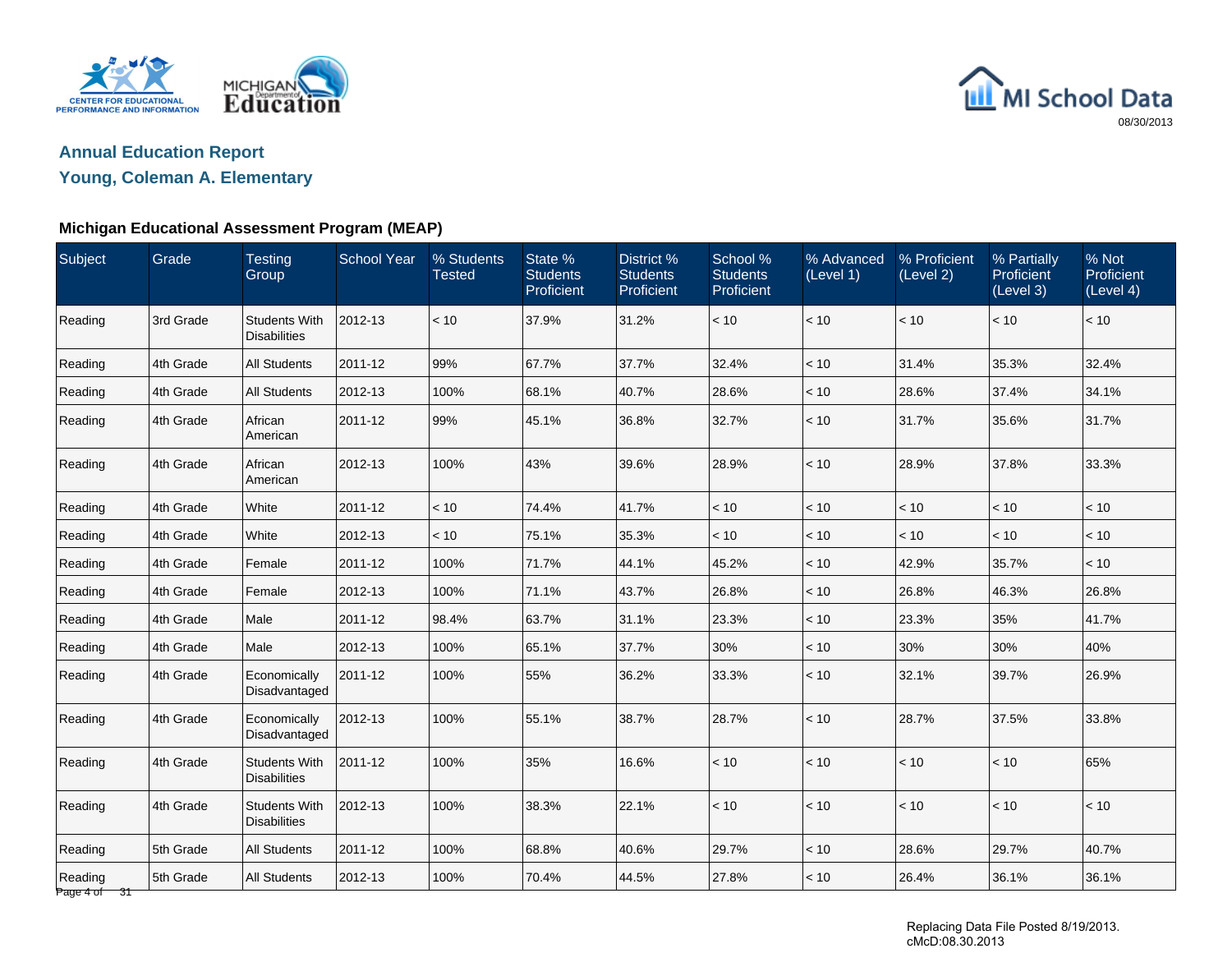



## **Young, Coleman A. Elementary**

### **Michigan Educational Assessment Program (MEAP)**

| Subject | Grade     | <b>Testing</b><br>Group                     | <b>School Year</b> | % Students<br><b>Tested</b> | State %<br><b>Students</b><br>Proficient | District %<br><b>Students</b><br>Proficient | School %<br><b>Students</b><br>Proficient | % Advanced<br>(Level 1) | % Proficient<br>(Level 2) | % Partially<br>Proficient<br>(Level 3) | % Not<br>Proficient<br>(Level 4) |
|---------|-----------|---------------------------------------------|--------------------|-----------------------------|------------------------------------------|---------------------------------------------|-------------------------------------------|-------------------------|---------------------------|----------------------------------------|----------------------------------|
| Reading | 5th Grade | African<br>American                         | 2011-12            | 100%                        | 48.3%                                    | 39.3%                                       | 29.7%                                     | $<10$                   | 28.6%                     | 29.7%                                  | 40.7%                            |
| Reading | 5th Grade | African<br>American                         | 2012-13            | 100%                        | 47.8%                                    | 44.3%                                       | 27.8%                                     | < 10                    | 26.4%                     | 36.1%                                  | 36.1%                            |
| Reading | 5th Grade | Female                                      | 2011-12            | 100%                        | 71.7%                                    | 43.6%                                       | 29.8%                                     | < 10                    | 27.7%                     | 31.9%                                  | 38.3%                            |
| Reading | 5th Grade | Female                                      | 2012-13            | 100%                        | 74.1%                                    | 48.2%                                       | 32.4%                                     | < 10                    | 29.7%                     | 40.5%                                  | 27%                              |
| Reading | 5th Grade | Male                                        | 2011-12            | 100%                        | 65.9%                                    | 37.7%                                       | 29.5%                                     | $<10\,$                 | 29.5%                     | 27.3%                                  | 43.2%                            |
| Reading | 5th Grade | Male                                        | 2012-13            | 100%                        | 66.8%                                    | 40.8%                                       | < 10                                      | $<10$                   | < 10                      | 31.4%                                  | 45.7%                            |
| Reading | 5th Grade | Economically<br>Disadvantaged               | 2011-12            | 100%                        | 56.1%                                    | 39.1%                                       | 26.5%                                     | < 10                    | 26.5%                     | 29.4%                                  | 44.1%                            |
| Reading | 5th Grade | Economically<br>Disadvantaged               | 2012-13            | 100%                        | 57.9%                                    | 42.6%                                       | 31.4%                                     | < 10                    | 29.4%                     | 27.5%                                  | 41.2%                            |
| Reading | 5th Grade | <b>Students With</b><br><b>Disabilities</b> | 2011-12            | 100%                        | 34.2%                                    | 18.2%                                       | < 10                                      | < 10                    | $<10$                     | < 10                                   | 78.6%                            |
| Reading | 5th Grade | <b>Students With</b><br><b>Disabilities</b> | 2012-13            | < 10                        | 36.6%                                    | 19.9%                                       | < 10                                      | < 10                    | < 10                      | < 10                                   | < 10                             |
| Science | 5th Grade | <b>All Students</b>                         | 2011-12            | 100%                        | 15.3%                                    | 2.8%                                        | < 10                                      | < 10                    | < 10                      | < 10                                   | 96.7%                            |
| Science | 5th Grade | <b>All Students</b>                         | 2012-13            | 100%                        | 13.1%                                    | 2.3%                                        | < 10                                      | < 10                    | < 10                      | < 10                                   | 88.7%                            |
| Science | 5th Grade | African<br>American                         | 2011-12            | 100%                        | 3.2%                                     | 2.9%                                        | < 10                                      | < 10                    | < 10                      | < 10                                   | 96.7%                            |
| Science | 5th Grade | African<br>American                         | 2012-13            | 100%                        | 2.6%                                     | 2.4%                                        | < 10                                      | < 10                    | $<10$                     | < 10                                   | 88.7%                            |
| Science | 5th Grade | Female                                      | 2011-12            | 100%                        | 13.6%                                    | 2.6%                                        | < 10                                      | < 10                    | < 10                      | < 10                                   | 100%                             |
| Science | 5th Grade | Female                                      | 2012-13            | 100%                        | 11.6%                                    | 1.7%                                        | < 10                                      | < 10                    | < 10                      | < 10                                   | 83.3%                            |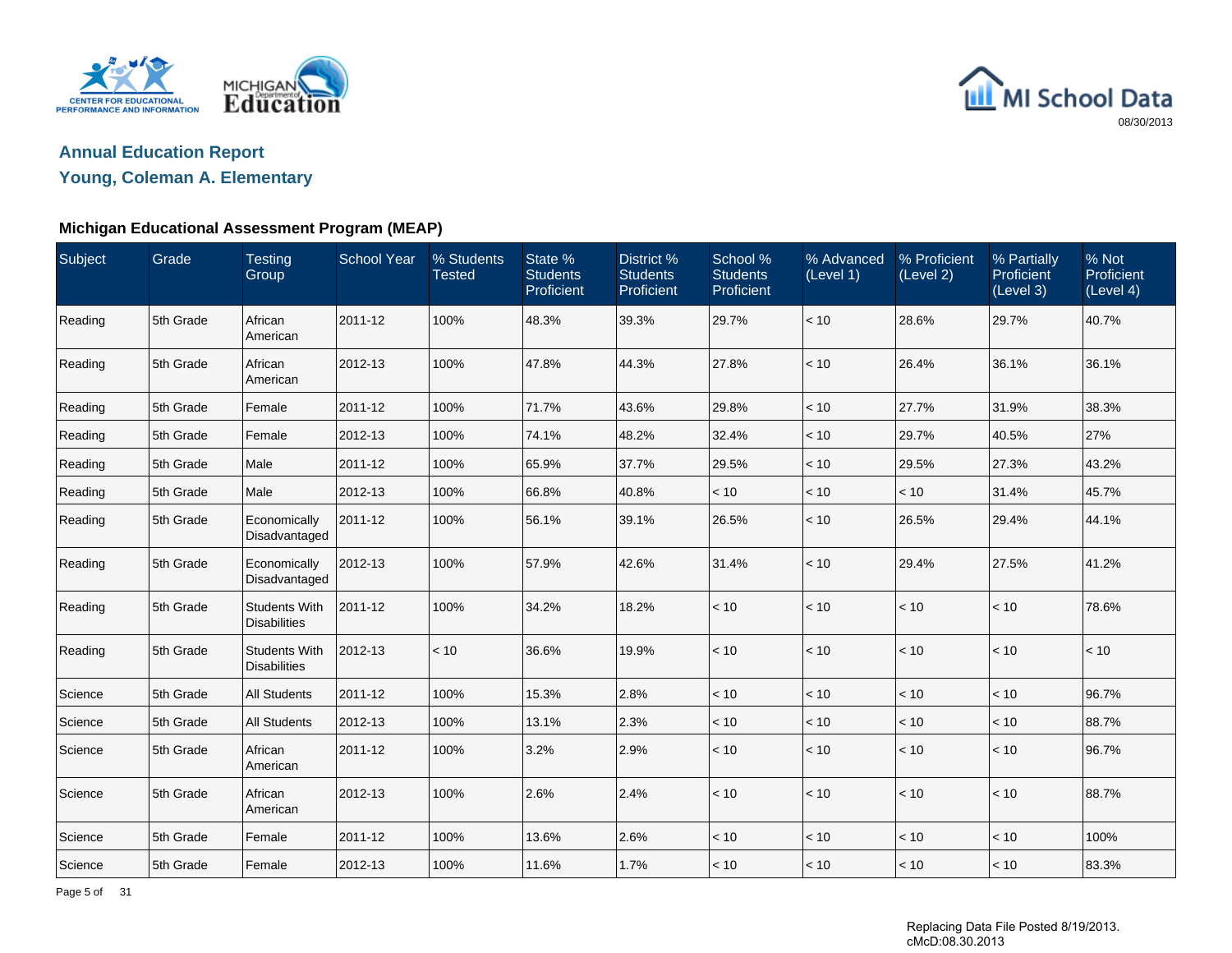



**Young, Coleman A. Elementary**

## **Michigan Educational Assessment Program (MEAP)**

| <b>Subject</b> | Grade     | <b>Testing</b><br>Group              | School Year | % Students<br>Tested | State %<br><b>Students</b><br>Proficient | District %<br><b>Students</b><br>Proficient | School %<br><b>Students</b><br><b>Proficient</b> | % Advanced<br>(Level 1) | % Proficient<br>(Level 2) | % Partially<br>Proficient<br>(Level 3) | % Not<br>Proficient<br>(Level 4) |
|----------------|-----------|--------------------------------------|-------------|----------------------|------------------------------------------|---------------------------------------------|--------------------------------------------------|-------------------------|---------------------------|----------------------------------------|----------------------------------|
| Science        | 5th Grade | Male                                 | 2011-12     | 100%                 | 17%                                      | 3%                                          | < 10                                             | < 10                    | < 10                      | $\leq 10$                              | 93.2%                            |
| Science        | 5th Grade | Male                                 | 2012-13     | 100%                 | 14.5%                                    | 2.8%                                        | < 10                                             | < 10                    | < 10                      | < 10                                   | 94.3%                            |
| Science        | 5th Grade | Economically<br>Disadvantaged        | 2011-12     | 100%                 | <b>7%</b>                                | 2.3%                                        | < 10                                             | < 10                    | < 10                      | < 10                                   | 95.5%                            |
| Science        | 5th Grade | Economically<br>Disadvantaged        | 2012-13     | 100%                 | 5.8%                                     | 1.9%                                        | < 10                                             | < 10                    | < 10                      | $\leq 10$                              | 84%                              |
| Science        | 5th Grade | Students With<br><b>Disabilities</b> | 2011-12     | 100%                 | 5.5%                                     | 1.7%                                        | < 10                                             | < 10                    | < 10                      | $\leq 10$                              | 100%                             |
| Science        | 5th Grade | Students With<br>Disabilities        | 2012-13     | < 10                 | 4.1%                                     | $\leq 10$                                   | < 10                                             | < 10                    | < 10                      | $\leq 10$                              | < 10                             |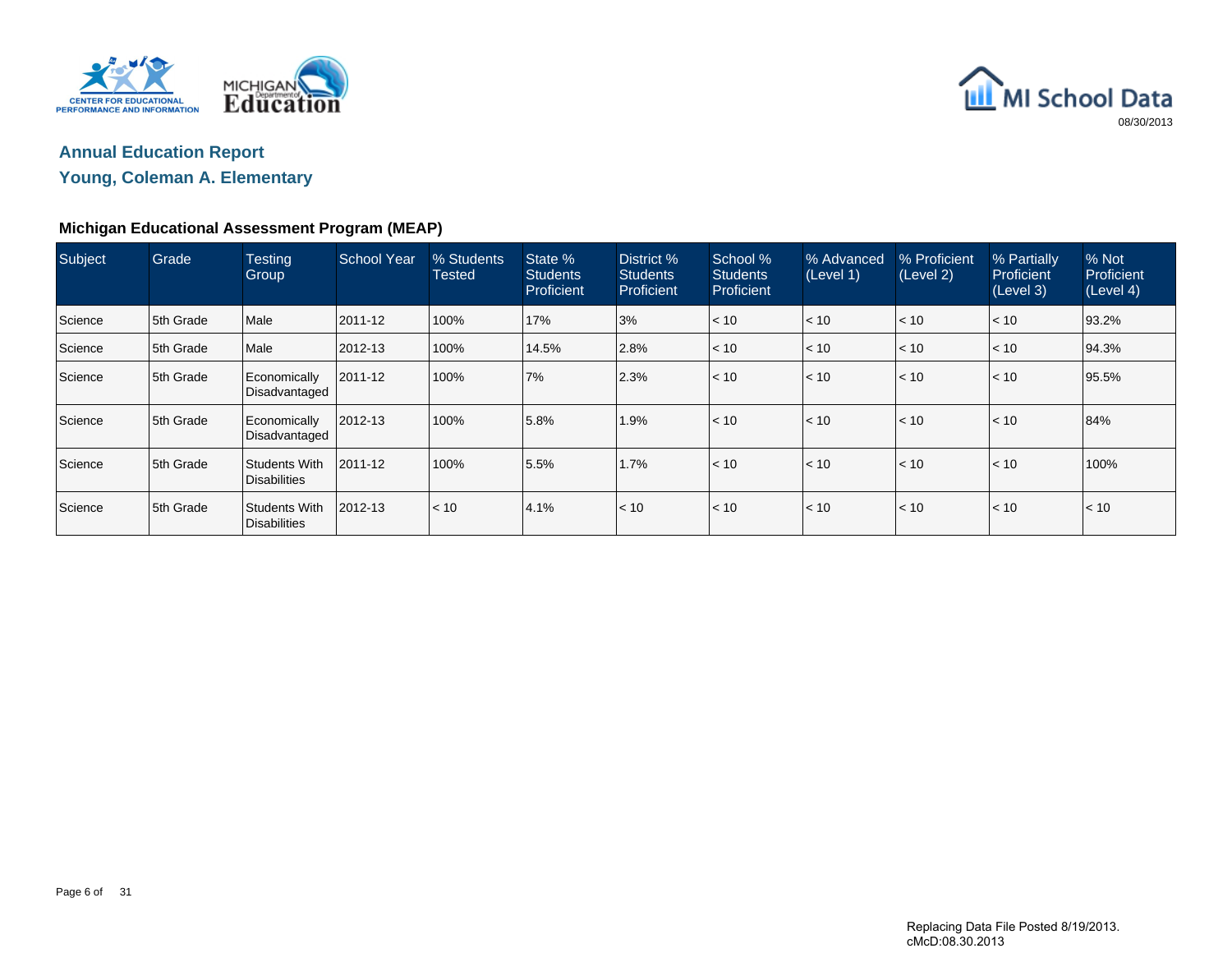



**Young, Coleman A. Elementary**

### **Michigan Merit Examination (MME)**

| Subject            | Grade | <b>Testing</b><br>Group | <b>School Year</b> | % Students<br>Tested | State %<br><b>Students</b><br>Proficient | District %<br><b>Students</b><br><b>Proficient</b> | School %<br><b>Students</b><br><b>Proficient</b> | % Advanced % Proficient<br>(Level 1) | (Level 2) | % Partially<br>Proficient<br>(Level 3) | % Not<br>Proficient<br>(Level 4) |
|--------------------|-------|-------------------------|--------------------|----------------------|------------------------------------------|----------------------------------------------------|--------------------------------------------------|--------------------------------------|-----------|----------------------------------------|----------------------------------|
| No Data to Display |       |                         |                    |                      |                                          |                                                    |                                                  |                                      |           |                                        |                                  |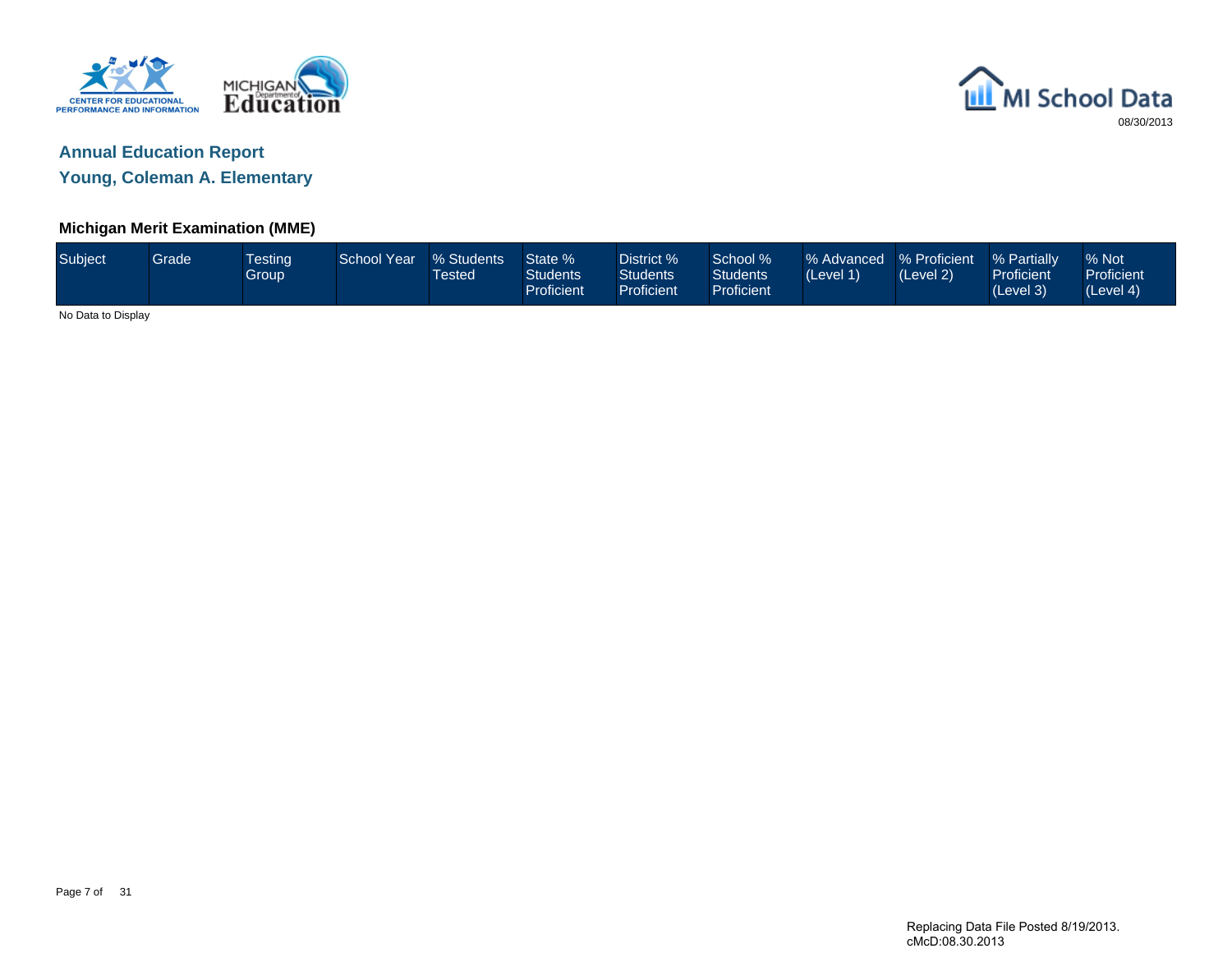



## **Young, Coleman A. Elementary**

### **Michigan Educational Assessment Program Access (MEAP - Access)**

| Subject     | Grade     | <b>Testing Group</b>          | <b>School Year</b> | % Students<br><b>Tested</b> | State %<br><b>Students</b><br>Proficient | District %<br><b>Students</b><br>Proficient | School %<br><b>Students</b><br>Proficient | % Exceeded   | % Met | % Progressing |
|-------------|-----------|-------------------------------|--------------------|-----------------------------|------------------------------------------|---------------------------------------------|-------------------------------------------|--------------|-------|---------------|
| Mathematics | 3rd Grade | <b>All Students</b>           | 2012-13            | 100%                        | 63.7%                                    | 62.4%                                       | < 10                                      | < 10         | < 10  | 66.7%         |
| Mathematics | 3rd Grade | African American 2012-13      |                    | 100%                        | 56.5%                                    | 69.8%                                       | < 10                                      | < 10         | < 10  | 66.7%         |
| Mathematics | 3rd Grade | Male                          | 2012-13            | 100%                        | 66.4%                                    | 67.1%                                       | < 10                                      | < 10         | < 10  | 66.7%         |
| Mathematics | 3rd Grade | Economically<br>Disadvantaged | 2012-13            | 100%                        | 62.4%                                    | 66%                                         | < 10                                      | < 10         | < 10  | < 10          |
| Mathematics | 4th Grade | <b>All Students</b>           | 2012-13            | 100%                        | 57.5%                                    | 48.8%                                       | < 10                                      | < 10         | < 10  | 75%           |
| Mathematics | 4th Grade | African American 2012-13      |                    | 100%                        | 47%                                      | 50.4%                                       | < 10                                      | < 10         | < 10  | 75%           |
| Mathematics | 4th Grade | Female                        | 2012-13            | < 10                        | 56.8%                                    | 60%                                         | < 10                                      | < 10         | < 10  | < 10          |
| Mathematics | 4th Grade | Male                          | 2012-13            | 100%                        | 57.9%                                    | 42.6%                                       | < 10                                      | < 10         | < 10  | 100%          |
| Mathematics | 4th Grade | Economically<br>Disadvantaged | 2012-13            | 100%                        | 55.5%                                    | 50%                                         | < 10                                      | $\vert$ < 10 | < 10  | 75%           |
| Reading     | 3rd Grade | <b>All Students</b>           | 2012-13            | 100%                        | 39.3%                                    | 41.4%                                       | < 10                                      | < 10         | < 10  | 66.7%         |
| Reading     | 3rd Grade | African American              | 2012-13            | 100%                        | 34.2%                                    | 44.4%                                       | < 10                                      | < 10         | < 10  | 66.7%         |
| Reading     | 3rd Grade | Male                          | 2012-13            | 100%                        | 38.3%                                    | 43%                                         | < 10                                      | < 10         | < 10  | 66.7%         |
| Reading     | 3rd Grade | Economically<br>Disadvantaged | 2012-13            | 100%                        | 34.6%                                    | 43.1%                                       | < 10                                      | $\vert$ < 10 | < 10  | < 10          |
| Reading     | 4th Grade | <b>All Students</b>           | 2012-13            | 100%                        | 46.3%                                    | 39.9%                                       | < 10                                      | < 10         | < 10  | 100%          |
| Reading     | 4th Grade | African American 2012-13      |                    | 100%                        | 36.3%                                    | 45.1%                                       | < 10                                      | < 10         | < 10  | 100%          |
| Reading     | 4th Grade | Female                        | 2012-13            | < 10                        | 50.8%                                    | 45.8%                                       | < 10                                      | < 10         | < 10  | < 10          |
| Reading     | 4th Grade | Male                          | 2012-13            | 100%                        | 44%                                      | 36.7%                                       | < 10                                      | < 10         | < 10  | 100%          |
| Reading     | 4th Grade | Economically<br>Disadvantaged | 2012-13            | 100%                        | 43.3%                                    | 38.9%                                       | < 10                                      | < 10         | < 10  | 100%          |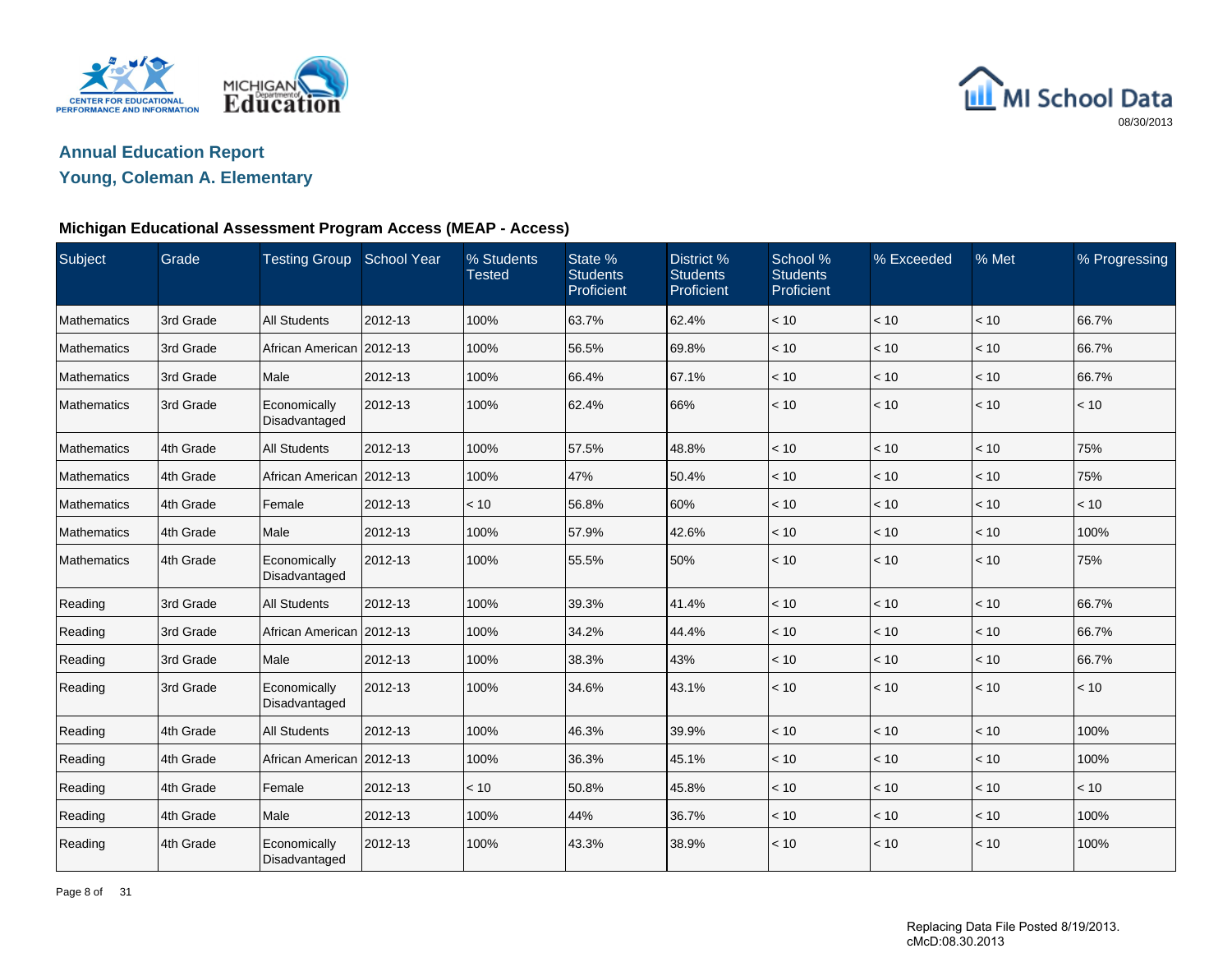



## **Young, Coleman A. Elementary**

### **MI-Access Functional Independence**

| Subject     | Grade     | Testing Group School Year     |         | % Students<br><b>Tested</b> | State %<br><b>Students</b><br>Proficient | District %<br><b>Students</b><br>Proficient | School %<br><b>Students</b><br>Proficient | % Surpassed<br>(Level 1) | % Attained<br>(Level 2) | % Emerging<br>(Level 3) |
|-------------|-----------|-------------------------------|---------|-----------------------------|------------------------------------------|---------------------------------------------|-------------------------------------------|--------------------------|-------------------------|-------------------------|
| Mathematics | 3rd Grade | <b>All Students</b>           | 2011-12 | < 10                        | 72%                                      | 1082.2%                                     | < 10                                      | < 10                     | < 10                    | < 10                    |
| Mathematics | 3rd Grade | <b>All Students</b>           | 2012-13 | < 10                        | 77.5%                                    | 1540.3%                                     | < 10                                      | < 10                     | < 10                    | < 10                    |
| Reading     | 3rd Grade | <b>All Students</b>           | 2011-12 | < 10                        | 75.5%                                    | 1211.7%                                     | < 10                                      | < 10                     | < 10                    | < 10                    |
| Reading     | 3rd Grade | <b>All Students</b>           | 2012-13 | < 10                        | 81.7%                                    | 1766.2%                                     | < 10                                      | < 10                     | $<10$                   | $<10$                   |
| Mathematics | 3rd Grade | African American 2011-12      |         | < 10                        | 64.4%                                    | 277.1%                                      | < 10                                      | < 10                     | < 10                    | < 10                    |
| Mathematics | 3rd Grade | African American 2012-13      |         | < 10                        | 68.8%                                    | 410.3%                                      | < 10                                      | < 10                     | < 10                    | < 10                    |
| Reading     | 3rd Grade | African American 2011-12      |         | < 10                        | 65.5%                                    | 281.6%                                      | < 10                                      | < 10                     | $<10$                   | < 10                    |
| Reading     | 3rd Grade | African American 2012-13      |         | < 10                        | 73.2%                                    | 449.2%                                      | < 10                                      | $ $ < 10                 | < 10                    | < 10                    |
| Mathematics | 3rd Grade | Female                        | 2011-12 | < 10                        | 69.9%                                    | 1058.1%                                     | < 10                                      | < 10                     | < 10                    | < 10                    |
| Mathematics | 3rd Grade | Female                        | 2012-13 | ~10                         | 77.1%                                    | 1582.6%                                     | < 10                                      | < 10                     | < 10                    | < 10                    |
| Reading     | 3rd Grade | Female                        | 2011-12 | < 10                        | 78.4%                                    | 1175.8%                                     | < 10                                      | $<10$                    | $<10$                   | $<10$                   |
| Reading     | 3rd Grade | Female                        | 2012-13 | < 10                        | 81.7%                                    | 1712.5%                                     | < 10                                      | < 10                     | < 10                    | < 10                    |
| Mathematics | 3rd Grade | Male                          | 2011-12 | < 10                        | 73.1%                                    | 1094.9%                                     | < 10                                      | < 10                     | < 10                    | < 10                    |
| Mathematics | 3rd Grade | Male                          | 2012-13 | < 10                        | 77.8%                                    | 1518.2%                                     | < 10                                      | < 10                     | < 10                    | < 10                    |
| Reading     | 3rd Grade | Male                          | 2011-12 | < 10                        | 74.1%                                    | 1231.1%                                     | < 10                                      | < 10                     | < 10                    | < 10                    |
| Reading     | 3rd Grade | Male                          | 2012-13 | < 10                        | 81.7%                                    | 1795.5%                                     | < 10                                      | < 10                     | < 10                    | < 10                    |
| Mathematics | 3rd Grade | Economically<br>Disadvantaged | 2011-12 | < 10                        | 72.1%                                    | 870.2%                                      | < 10                                      | < 10                     | < 10                    | < 10                    |
| Mathematics | 3rd Grade | Economically<br>Disadvantaged | 2012-13 | < 10                        | 78.5%                                    | 1370.2%                                     | < 10                                      | $ $ < 10                 | < 10                    | < 10                    |
| Reading     | 3rd Grade | Economically<br>Disadvantaged | 2011-12 | < 10                        | 74.1%                                    | 958.6%                                      | < 10                                      | < 10                     | < 10                    | < 10                    |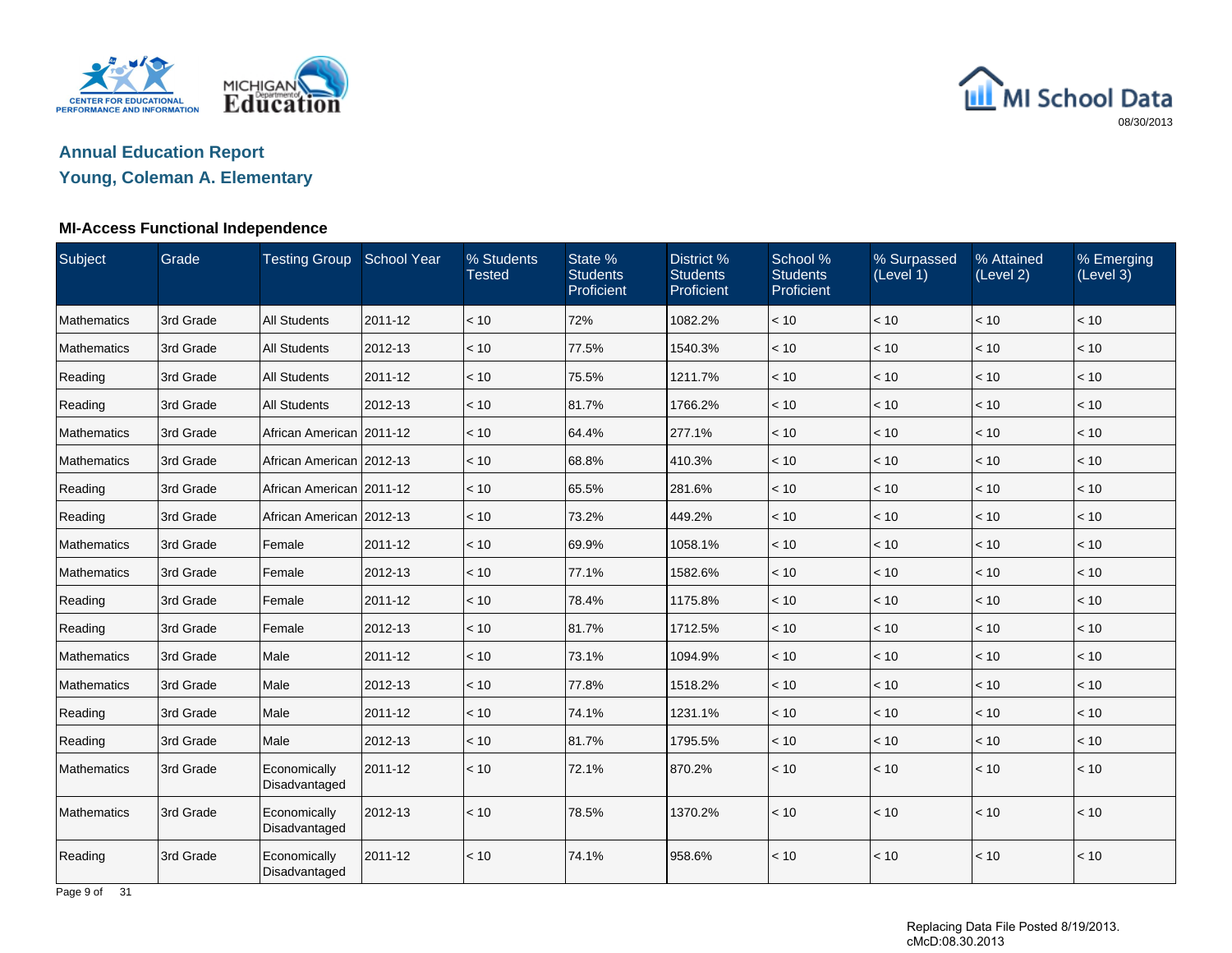



## **Young, Coleman A. Elementary**

### **MI-Access Functional Independence**

| Subject                                | Grade     | Testing Group School Year     |         | % Students<br><b>Tested</b> | State %<br><b>Students</b><br>Proficient | District %<br><b>Students</b><br>Proficient | School %<br><b>Students</b><br>Proficient | % Surpassed<br>(Level 1) | % Attained<br>(Level 2) | % Emerging<br>(Level 3) |
|----------------------------------------|-----------|-------------------------------|---------|-----------------------------|------------------------------------------|---------------------------------------------|-------------------------------------------|--------------------------|-------------------------|-------------------------|
| Reading                                | 3rd Grade | Economically<br>Disadvantaged | 2012-13 | < 10                        | 81.2%                                    | 1539.7%                                     | < 10                                      | $<10$                    | < 10                    | < 10                    |
| Mathematics                            | 4th Grade | <b>All Students</b>           | 2011-12 | < 10                        | 81.9%                                    | 1443.2%                                     | < 10                                      | < 10                     | $<10$                   | $<10$                   |
| Mathematics                            | 4th Grade | <b>All Students</b>           | 2012-13 | < 10                        | 79.4%                                    | 1509.5%                                     | < 10                                      | < 10                     | < 10                    | < 10                    |
| Reading                                | 4th Grade | <b>All Students</b>           | 2011-12 | < 10                        | 72.5%                                    | 1437.5%                                     | < 10                                      | < 10                     | < 10                    | < 10                    |
| Reading                                | 4th Grade | <b>All Students</b>           | 2012-13 | < 10                        | 75.1%                                    | 1538.7%                                     | < 10                                      | < 10                     | < 10                    | < 10                    |
| Mathematics                            | 4th Grade | African American 2011-12      |         | < 10                        | 77.5%                                    | 385.7%                                      | < 10                                      | < 10                     | $<10$                   | $<10$                   |
| Mathematics                            | 4th Grade | African American 2012-13      |         | < 10                        | 76.4%                                    | 430%                                        | < 10                                      | < 10                     | < 10                    | < 10                    |
| Reading                                | 4th Grade | African American   2011-12    |         | < 10                        | 63.8%                                    | 335.7%                                      | < 10                                      | < 10                     | < 10                    | < 10                    |
| Reading                                | 4th Grade | African American 2012-13      |         | < 10                        | 75.6%                                    | 436.6%                                      | < 10                                      | < 10                     | < 10                    | < 10                    |
| Mathematics                            | 4th Grade | Female                        | 2012-13 | < 10                        | 75.3%                                    | 1263.3%                                     | < 10                                      | < 10                     | < 10                    | < 10                    |
| Reading                                | 4th Grade | Female                        | 2012-13 | < 10                        | 74%                                      | 1229%                                       | < 10                                      | < 10                     | < 10                    | < 10                    |
| Mathematics                            | 4th Grade | Male                          | 2011-12 | < 10                        | 82%                                      | 1341%                                       | < 10                                      | < 10                     | < 10                    | < 10                    |
| Reading                                | 4th Grade | Male                          | 2011-12 | < 10                        | 72.2%                                    | 1350%                                       | < 10                                      | < 10                     | < 10                    | < 10                    |
| Mathematics                            | 4th Grade | Economically<br>Disadvantaged | 2011-12 | < 10                        | 83.5%                                    | 1331.1%                                     | < 10                                      | $ $ < 10                 | < 10                    | < 10                    |
| Mathematics                            | 4th Grade | Economically<br>Disadvantaged | 2012-13 | < 10                        | 79.7%                                    | 1220.6%                                     | < 10                                      | < 10                     | < 10                    | < 10                    |
| Reading                                | 4th Grade | Economically<br>Disadvantaged | 2011-12 | < 10                        | 72.4%                                    | 1277%                                       | < 10                                      | < 10                     | $<10$                   | < 10                    |
| Reading                                | 4th Grade | Economically<br>Disadvantaged | 2012-13 | < 10                        | 74.8%                                    | 1233.3%                                     | < 10                                      | < 10                     | < 10                    | < 10                    |
| Mathematics<br>$D0$ and $D0$ $A1$ $D2$ | 5th Grade | <b>All Students</b>           | 2012-13 | < 10                        | 68.4%                                    | 1133.7%                                     | < 10                                      | < 10                     | < 10                    | < 10                    |

Page 10 of 31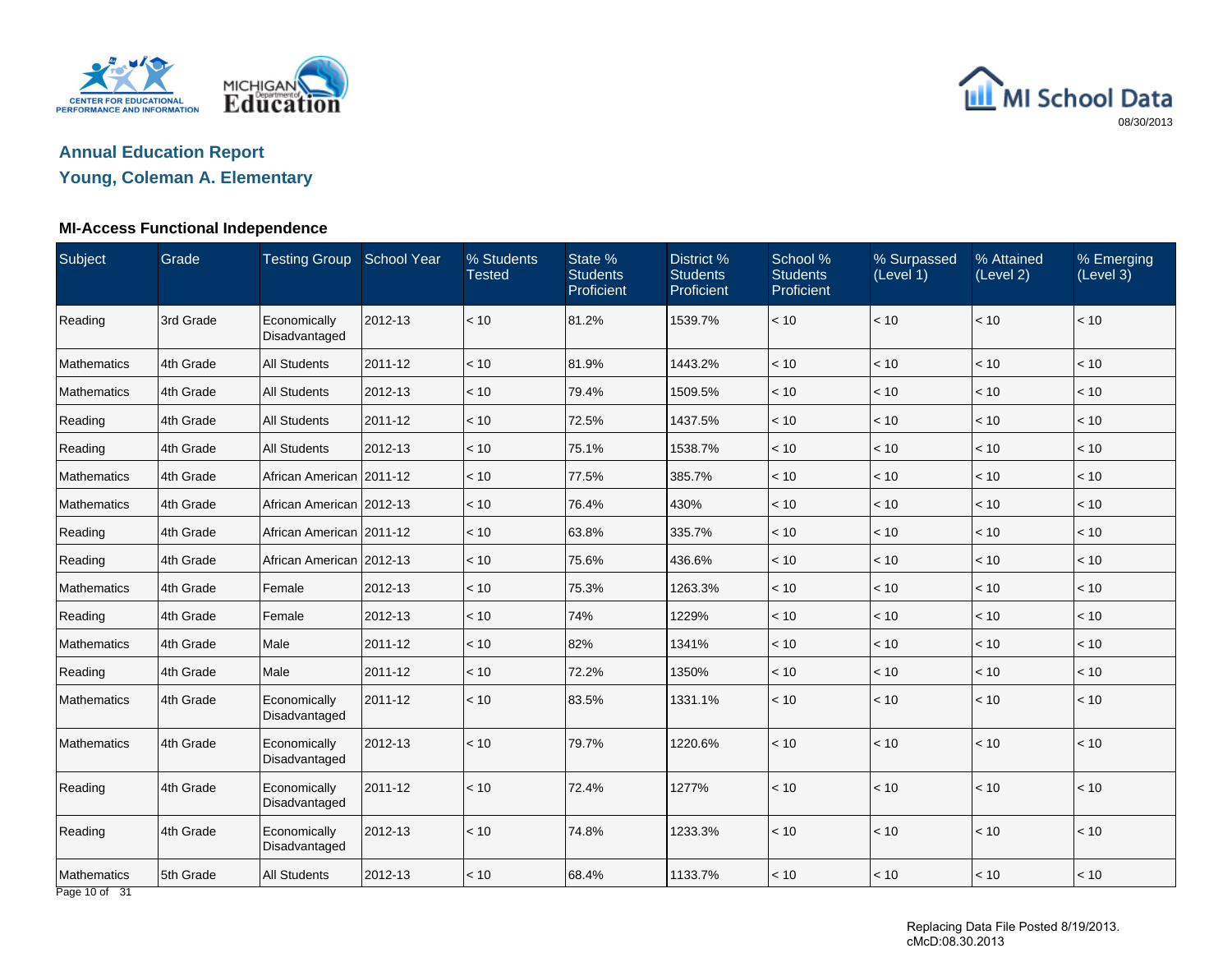



## **Young, Coleman A. Elementary**

### **MI-Access Functional Independence**

| Subject            | Grade      | <b>Testing Group</b>          | School Year | % Students<br><b>Tested</b> | State %<br><b>Students</b><br>Proficient | District %<br><b>Students</b><br>Proficient | School %<br><b>Students</b><br>Proficient | % Surpassed<br>(Level 1) | % Attained<br>(Level 2) | % Emerging<br>(Level 3) |
|--------------------|------------|-------------------------------|-------------|-----------------------------|------------------------------------------|---------------------------------------------|-------------------------------------------|--------------------------|-------------------------|-------------------------|
| Reading            | 5th Grade  | All Students                  | 2012-13     | < 10                        | 79.7%                                    | 1421.1%                                     | < 10                                      | $ $ < 10                 | $\leq 10$               | $ $ < 10                |
| <b>Mathematics</b> | 5th Grade  | African American 2012-13      |             | < 10                        | 63.6%                                    | 315.2%                                      | < 10                                      | $ $ < 10                 | < 10                    | $ $ < 10                |
| Reading            | 5th Grade  | African American 2012-13      |             | $\vert$ < 10                | 74.4%                                    | 378.3%                                      | < 10                                      | $\vert$ < 10             | $\leq 10$               | < 10                    |
| <b>Mathematics</b> | 5th Grade  | Male                          | 2012-13     | < 10                        | 70.2%                                    | 1070.1%                                     | < 10                                      | $ $ < 10 $ $             | $ $ < 10                | $\mathsf{I}$ < 10       |
| Reading            | 5th Grade  | Male                          | 2012-13     | < 10                        | 79.1%                                    | 1335.8%                                     | < 10                                      | $\vert$ < 10             | $\leq 10$               | l< 10                   |
| <b>Mathematics</b> | 15th Grade | Economically<br>Disadvantaged | 2012-13     | < 10                        | 69.2%                                    | 1015%                                       | < 10                                      | $\vert$ < 10             | < 10                    | < 10                    |
| Reading            | 5th Grade  | Economically<br>Disadvantaged | 2012-13     | < 10                        | 78.9%                                    | 1237.5%                                     | < 10                                      | $ $ < 10                 | < 10                    | < 10                    |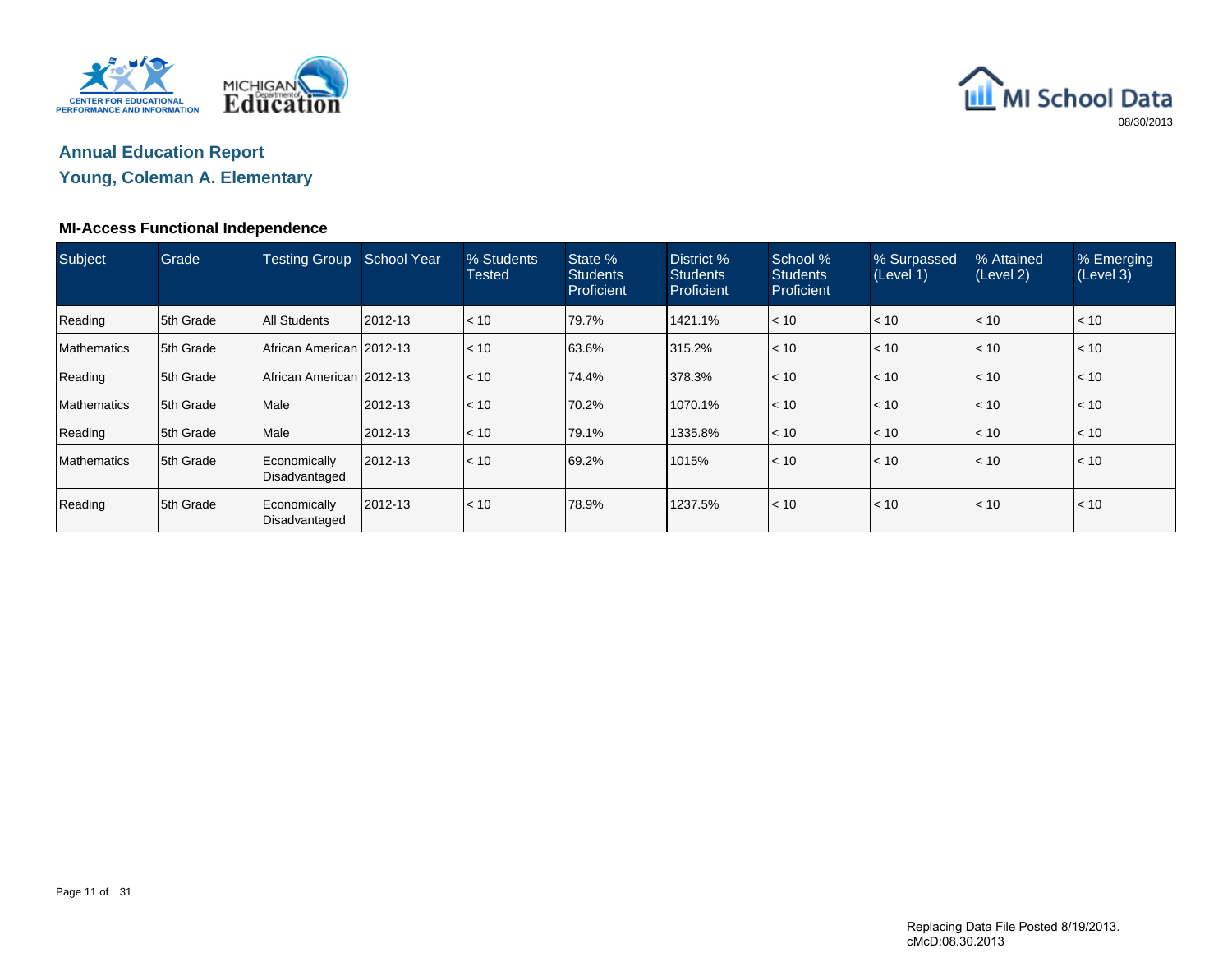



## **Young, Coleman A. Elementary**

### **MI-Access Supported Independence**

| Subject              | Grade     | Testing Group School Year     |         | % Students<br><b>Tested</b> | State %<br><b>Students</b><br>Proficient | District %<br><b>Students</b><br>Proficient | School %<br><b>Students</b><br>Proficient | % Surpassed<br>(Level 1) | % Attained<br>(Level 2) | % Emerging<br>(Level 3) |
|----------------------|-----------|-------------------------------|---------|-----------------------------|------------------------------------------|---------------------------------------------|-------------------------------------------|--------------------------|-------------------------|-------------------------|
| Mathematics          | 3rd Grade | <b>All Students</b>           | 2012-13 | < 10                        | 90.3%                                    | 1244.4%                                     | < 10                                      | < 10                     | $<10$                   | < 10                    |
| <b>ELA</b>           | 3rd Grade | <b>All Students</b>           | 2012-13 | < 10                        | 87.8%                                    | 1181.1%                                     | < 10                                      | < 10                     | < 10                    | < 10                    |
| <b>Mathematics</b>   | 3rd Grade | African American 2012-13      |         | < 10                        | 88.7%                                    | 323.5%                                      | < 10                                      | < 10                     | < 10                    | < 10                    |
| <b>ELA</b>           | 3rd Grade | African American 2012-13      |         | < 10                        | 85.6%                                    | 314.7%                                      | < 10                                      | < 10                     | $<10$                   | < 10                    |
| Mathematics          | 3rd Grade | Female                        | 2012-13 | < 10                        | 88.3%                                    | 1510%                                       | < 10                                      | < 10                     | < 10                    | < 10                    |
| <b>ELA</b>           | 3rd Grade | Female                        | 2012-13 | < 10                        | 88.3%                                    | < 10                                        | < 10                                      | $<10$                    | < 10                    | < 10                    |
| Mathematics          | 3rd Grade | Male                          | 2012-13 | < 10                        | 91.4%                                    | 1142.3%                                     | < 10                                      | < 10                     | < 10                    | < 10                    |
| <b>ELA</b>           | 3rd Grade | Male                          | 2012-13 | $~<$ 10                     | 87.5%                                    | 1059.3%                                     | < 10                                      | < 10                     | < 10                    | < 10                    |
| <b>Mathematics</b>   | 3rd Grade | Economically<br>Disadvantaged | 2012-13 | < 10                        | 89.8%                                    | 800%                                        | < 10                                      | < 10                     | < 10                    | < 10                    |
| <b>ELA</b>           | 3rd Grade | Economically<br>Disadvantaged | 2012-13 | < 10                        | 88.8%                                    | 790.6%                                      | < 10                                      | < 10                     | < 10                    | < 10                    |
| Mathematics          | 4th Grade | <b>All Students</b>           | 2011-12 | < 10                        | 84%                                      | 792.2%                                      | < 10                                      | < 10                     | < 10                    | < 10                    |
| Mathematics          | 4th Grade | <b>All Students</b>           | 2012-13 | < 10                        | 89.1%                                    | 1148.6%                                     | < 10                                      | < 10                     | < 10                    | < 10                    |
| <b>ELA</b>           | 4th Grade | <b>All Students</b>           | 2011-12 | < 10                        | 77.7%                                    | 737.3%                                      | < 10                                      | < 10                     | < 10                    | < 10                    |
| <b>ELA</b>           | 4th Grade | <b>All Students</b>           | 2012-13 | < 10                        | 82.5%                                    | 1070.3%                                     | < 10                                      | < 10                     | < 10                    | < 10                    |
| Mathematics          | 4th Grade | African American   2011-12    |         | < 10                        | 85%                                      | 216%                                        | < 10                                      | < 10                     | < 10                    | < 10                    |
| Mathematics          | 4th Grade | African American   2012-13    |         | < 10                        | 89.8%                                    | 311.8%                                      | < 10                                      | < 10                     | < 10                    | < 10                    |
| <b>ELA</b>           | 4th Grade | African American 2011-12      |         | < 10                        | 78%                                      | 198%                                        | < 10                                      | < 10                     | < 10                    | < 10                    |
| <b>ELA</b>           | 4th Grade | African American 2012-13      |         | < 10                        | 83.9%                                    | 291.2%                                      | < 10                                      | < 10                     | < 10                    | < 10                    |
| Mathematics          | 4th Grade | Female                        | 2012-13 | < 10                        | 90.4%                                    | < 10                                        | $<10$                                     | $<10$                    | $<10$                   | < 10                    |
| ELA<br>Page 12 of 31 | 4th Grade | Female                        | 2012-13 | < 10                        | 87.8%                                    | < 10                                        | < 10                                      | $ $ < 10                 | < 10                    | < 10                    |

Replacing Data File Posted 8/19/2013. cMcD:08.30.2013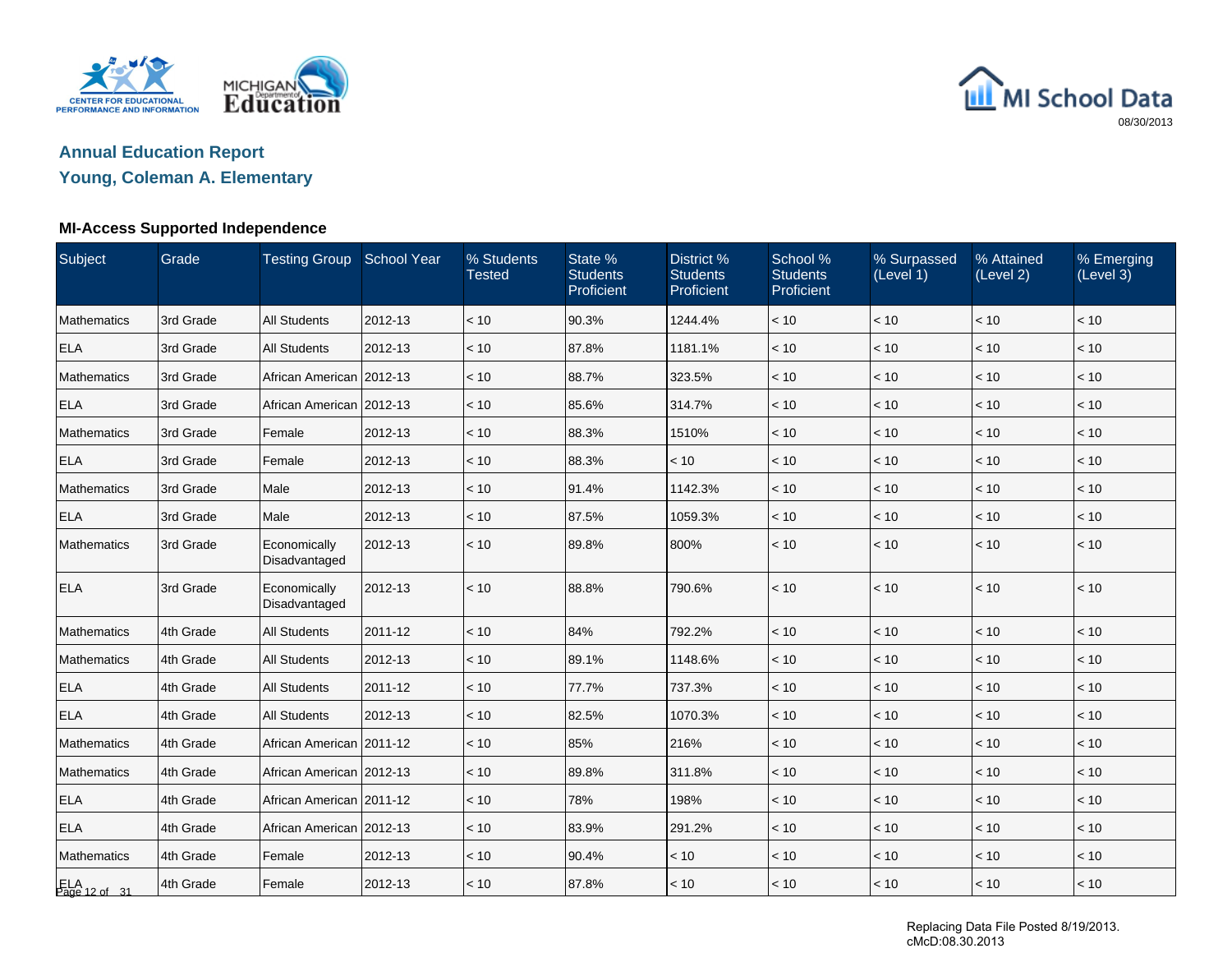



## **Young, Coleman A. Elementary**

### **MI-Access Supported Independence**

| Subject            | Grade     | Testing Group School Year     |         | % Students<br><b>Tested</b> | State %<br><b>Students</b><br>Proficient | District %<br><b>Students</b><br>Proficient | School %<br><b>Students</b><br>Proficient | % Surpassed<br>(Level 1) | % Attained<br>(Level 2) | % Emerging<br>(Level 3) |
|--------------------|-----------|-------------------------------|---------|-----------------------------|------------------------------------------|---------------------------------------------|-------------------------------------------|--------------------------|-------------------------|-------------------------|
| Mathematics        | 4th Grade | Male                          | 2011-12 | < 10                        | 81.7%                                    | 788.6%                                      | < 10                                      | < 10                     | < 10                    | < 10                    |
| <b>ELA</b>         | 4th Grade | Male                          | 2011-12 | < 10                        | 75.3%                                    | 731.4%                                      | < 10                                      | < 10                     | < 10                    | < 10                    |
| Mathematics        | 5th Grade | <b>All Students</b>           | 2011-12 | < 10                        | 84.8%                                    | 825%                                        | < 10                                      | < 10                     | < 10                    | < 10                    |
| <b>Mathematics</b> | 5th Grade | <b>All Students</b>           | 2012-13 | < 10                        | 88.3%                                    | 1162.9%                                     | < 10                                      | < 10                     | < 10                    | < 10                    |
| <b>ELA</b>         | 5th Grade | <b>All Students</b>           | 2011-12 | < 10                        | 78.5%                                    | 752.8%                                      | < 10                                      | < 10                     | < 10                    | < 10                    |
| <b>ELA</b>         | 5th Grade | <b>All Students</b>           | 2012-13 | < 10                        | 77.6%                                    | 1028.6%                                     | < 10                                      | < 10                     | < 10                    | < 10                    |
| Science            | 5th Grade | <b>All Students</b>           | 2011-12 | < 10                        | 83.2%                                    | 807.8%                                      | < 10                                      | < 10                     | < 10                    | < 10                    |
| <b>Mathematics</b> | 5th Grade | African American   2011-12    |         | < 10                        | 83.5%                                    | 236.2%                                      | < 10                                      | < 10                     | < 10                    | < 10                    |
| Mathematics        | 5th Grade | African American 2012-13      |         | $~<$ 10                     | 88%                                      | 283.9%                                      | < 10                                      | < 10                     | < 10                    | < 10                    |
| <b>ELA</b>         | 5th Grade | African American   2011-12    |         | < 10                        | 73.1%                                    | 204.2%                                      | < 10                                      | < 10                     | < 10                    | < 10                    |
| <b>ELA</b>         | 5th Grade | African American 2012-13      |         | < 10                        | 76%                                      | 245.2%                                      | < 10                                      | < 10                     | < 10                    | < 10                    |
| Science            | 5th Grade | African American 2011-12      |         | < 10                        | 81.8%                                    | 234.8%                                      | < 10                                      | < 10                     | < 10                    | < 10                    |
| Mathematics        | 5th Grade | Male                          | 2011-12 | < 10                        | 84.9%                                    | 934.4%                                      | < 10                                      | < 10                     | < 10                    | < 10                    |
| Mathematics        | 5th Grade | Male                          | 2012-13 | < 10                        | 89.2%                                    | 1156%                                       | < 10                                      | $<10$                    | $<10$                   | < 10                    |
| <b>ELA</b>         | 5th Grade | Male                          | 2011-12 | < 10                        | 77.7%                                    | 833.3%                                      | < 10                                      | < 10                     | < 10                    | < 10                    |
| <b>ELA</b>         | 5th Grade | Male                          | 2012-13 | < 10                        | 76.8%                                    | 1004%                                       | < 10                                      | < 10                     | < 10                    | < 10                    |
| Science            | 5th Grade | Male                          | 2011-12 | < 10                        | 82.5%                                    | 854.5%                                      | < 10                                      | $<10$                    | $<10$                   | < 10                    |
| <b>Mathematics</b> | 5th Grade | Economically<br>Disadvantaged | 2011-12 | < 10                        | 87.3%                                    | 651.2%                                      | < 10                                      | $\vert$ < 10             | < 10                    | < 10                    |
| <b>ELA</b>         | 5th Grade | Economically<br>Disadvantaged | 2011-12 | < 10                        | 78.8%                                    | 587.8%                                      | < 10                                      | $\vert$ < 10             | < 10                    | < 10                    |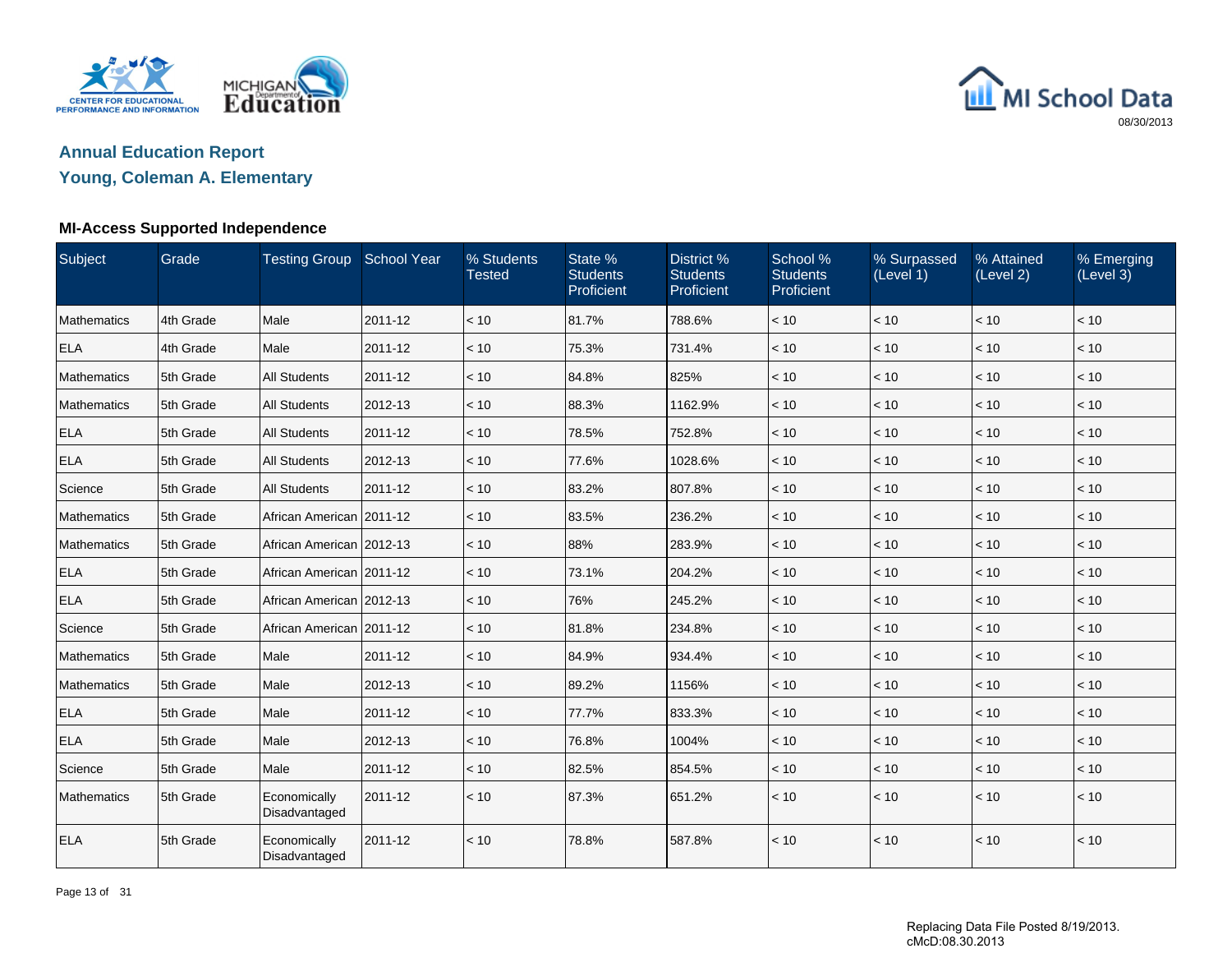



**Young, Coleman A. Elementary**

### **MI-Access Supported Independence**

| <b>Subject</b> | Grade     | Testing Group School Year     |         | % Students<br>Tested | State %<br><b>Students</b><br>Proficient | District %<br><b>Students</b><br>Proficient | School %<br><b>Students</b><br><b>Proficient</b> | % Surpassed<br>(Level 1) | % Attained<br>(Level 2) | % Emerging<br>(Level 3) |
|----------------|-----------|-------------------------------|---------|----------------------|------------------------------------------|---------------------------------------------|--------------------------------------------------|--------------------------|-------------------------|-------------------------|
| Science        | 5th Grade | Economically<br>Disadvantaged | 2011-12 | < 10                 | 85.9%                                    | 640%                                        | < 10                                             | < 10                     | $\leq 10$               | < 10                    |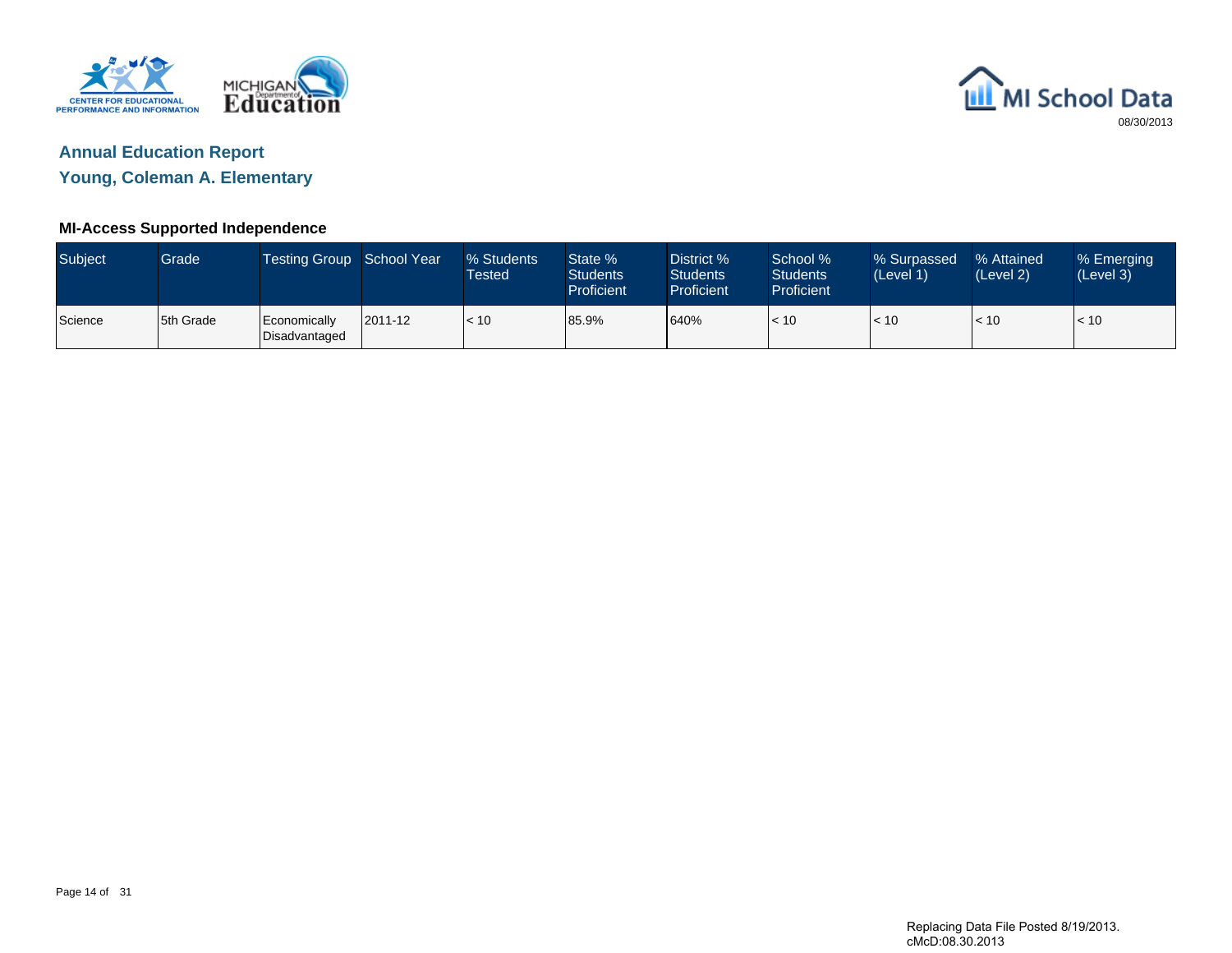



**Young, Coleman A. Elementary**

## **MI-Access Participation**

| Subject              | Grade     | Testing Group School Year     |         | % Students<br><b>Tested</b> | State %<br><b>Students</b><br>Proficient | District %<br><b>Students</b><br>Proficient | School %<br><b>Students</b><br>Proficient | % Surpassed<br>(Level 1) | % Attained<br>(Level 2) | % Emerging<br>(Level 3) |
|----------------------|-----------|-------------------------------|---------|-----------------------------|------------------------------------------|---------------------------------------------|-------------------------------------------|--------------------------|-------------------------|-------------------------|
| Mathematics          | 3rd Grade | <b>All Students</b>           | 2012-13 | < 10                        | 77.8%                                    | 752.5%                                      | < 10                                      | < 10                     | < 10                    | < 10                    |
| ELA                  | 3rd Grade | <b>All Students</b>           | 2012-13 | < 10                        | 68.5%                                    | 662.5%                                      | < 10                                      | < 10                     | $<10$                   | $<10$                   |
| Mathematics          | 3rd Grade | African American   2012-13    |         | < 10                        | 77.5%                                    | 219.4%                                      | < 10                                      | < 10                     | < 10                    | < 10                    |
| <b>ELA</b>           | 3rd Grade | African American   2012-13    |         | < 10                        | 68.6%                                    | 194.4%                                      | < 10                                      | < 10                     | < 10                    | < 10                    |
| Mathematics          | 3rd Grade | Female                        | 2012-13 | < 10                        | 81.8%                                    | < 10                                        | < 10                                      | < 10                     | < 10                    | < 10                    |
| <b>ELA</b>           | 3rd Grade | Female                        | 2012-13 | < 10                        | 71.5%                                    | < 10                                        | < 10                                      | < 10                     | < 10                    | < 10                    |
| Mathematics          | 4th Grade | <b>All Students</b>           | 2012-13 | < 10                        | 69%                                      | 508.9%                                      | < 10                                      | < 10                     | $<10$                   | $<10$                   |
| <b>ELA</b>           | 4th Grade | <b>All Students</b>           | 2012-13 | < 10                        | 62.6%                                    | 462.5%                                      | < 10                                      | < 10                     | < 10                    | < 10                    |
| Mathematics          | 4th Grade | African American   2012-13    |         | < 10                        | 71.6%                                    | 158.7%                                      | < 10                                      | < 10                     | < 10                    | < 10                    |
| <b>ELA</b>           | 4th Grade | African American 2012-13      |         | < 10                        | 62.9%                                    | 143.5%                                      | < 10                                      | < 10                     | < 10                    | < 10                    |
| Mathematics          | 4th Grade | Female                        | 2012-13 | < 10                        | 61%                                      | < 10                                        | < 10                                      | < 10                     | < 10                    | < 10                    |
| <b>ELA</b>           | 4th Grade | Female                        | 2012-13 | < 10                        | 58.9%                                    | < 10                                        | < 10                                      | < 10                     | $<10$                   | $<10$                   |
| Mathematics          | 4th Grade | Economically<br>Disadvantaged | 2012-13 | < 10                        | 71.6%                                    | 377.5%                                      | < 10                                      | < 10                     | < 10                    | < 10                    |
| <b>ELA</b>           | 4th Grade | Economically<br>Disadvantaged | 2012-13 | < 10                        | 62.1%                                    | 327.5%                                      | < 10                                      | < 10                     | < 10                    | < 10                    |
| Mathematics          | 5th Grade | <b>All Students</b>           | 2012-13 | < 10                        | 65.5%                                    | 727%                                        | < 10                                      | < 10                     | < 10                    | < 10                    |
| <b>ELA</b>           | 5th Grade | <b>All Students</b>           | 2012-13 | < 10                        | 65.5%                                    | 729.7%                                      | < 10                                      | < 10                     | < 10                    | < 10                    |
| Mathematics          | 5th Grade | African American 2012-13      |         | < 10                        | 68.3%                                    | 202.9%                                      | < 10                                      | < 10                     | < 10                    | < 10                    |
| <b>ELA</b>           | 5th Grade | African American 2012-13      |         | < 10                        | 66.3%                                    | 197.1%                                      | < 10                                      | < 10                     | < 10                    | < 10                    |
| Mathematics          | 5th Grade | Female                        | 2012-13 | < 10                        | 61.4%                                    | < 10                                        | < 10                                      | < 10                     | $<10$                   | < 10                    |
| ELA<br>Page 15 of 31 | 5th Grade | Female                        | 2012-13 | < 10                        | 63.3%                                    | < 10                                        | < 10                                      | < 10                     | < 10                    | < 10                    |

Replacing Data File Posted 8/19/2013. cMcD:08.30.2013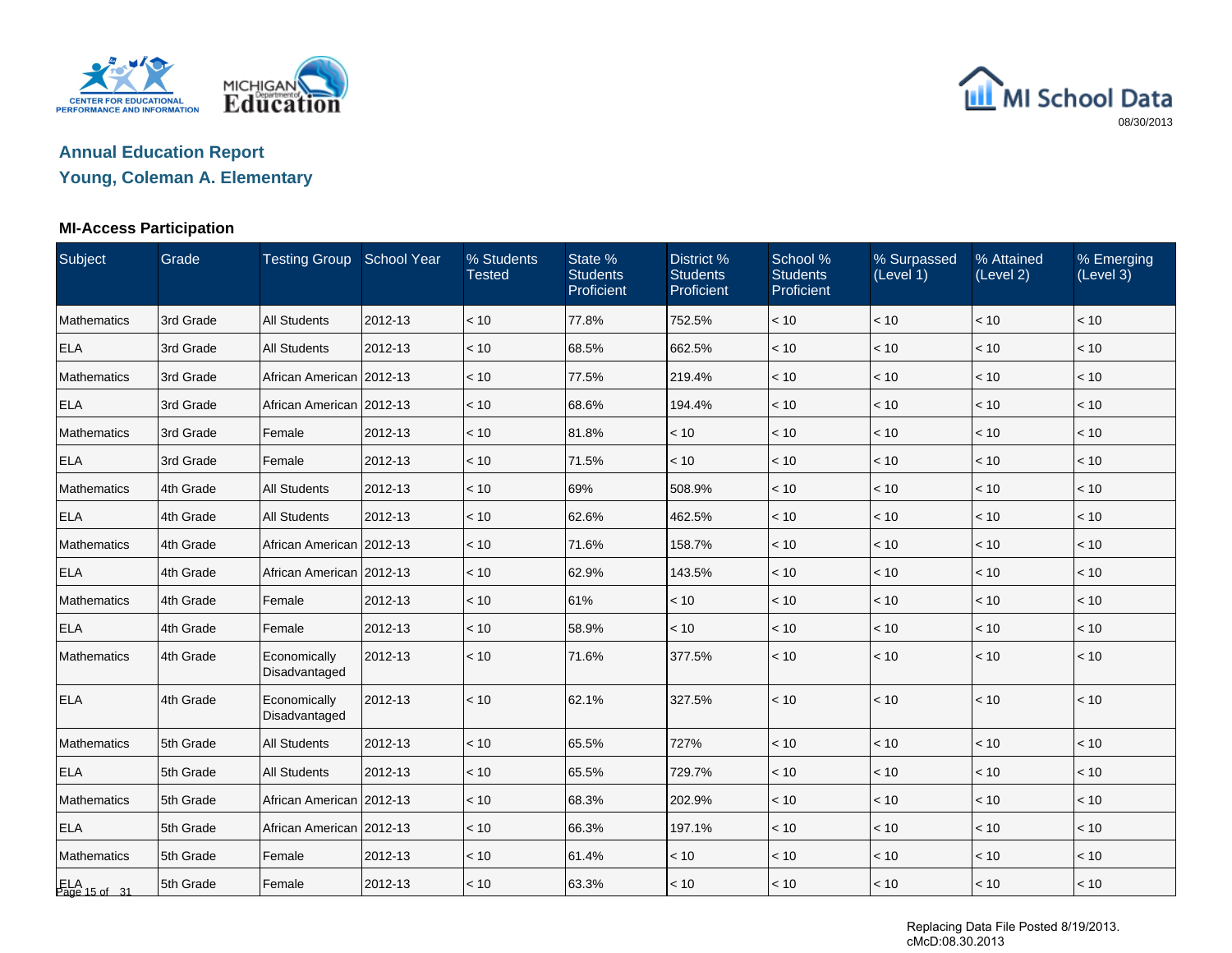



**Young, Coleman A. Elementary**

## **MI-Access Participation**

| <b>Subject</b>     | Grade      | Testing Group School Year     |         | % Students<br>Tested | State %<br><b>Students</b><br>Proficient | District %<br><b>Students</b><br>Proficient | School %<br><b>Students</b><br><b>Proficient</b> | % Surpassed<br>(Level 1) | % Attained<br>(Level 2) | % Emerging<br>(Level 3) |
|--------------------|------------|-------------------------------|---------|----------------------|------------------------------------------|---------------------------------------------|--------------------------------------------------|--------------------------|-------------------------|-------------------------|
| <b>Mathematics</b> | 15th Grade | Economically<br>Disadvantaged | 2012-13 | < 10                 | 66.8%                                    | 532.1%                                      | < 10                                             | < 10                     | < 10                    | < 10                    |
| <b>ELA</b>         | 5th Grade  | Economically<br>Disadvantaged | 2012-13 | < 10                 | 66.8%                                    | 532.1%                                      | $\approx$ 10                                     | < 10                     | $\leq 10$               | < 10                    |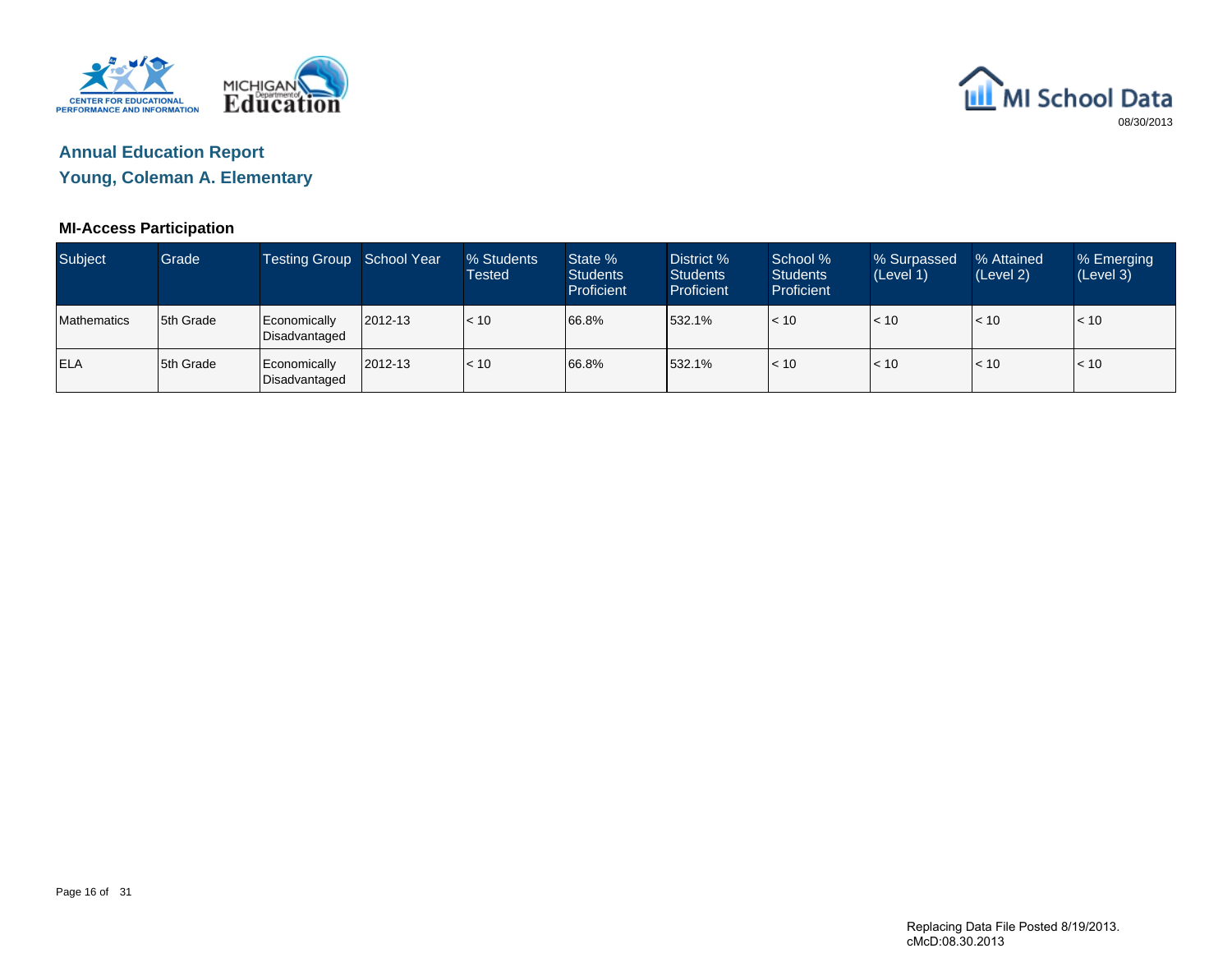





### **Accountability Details Subject Data**

| <b>Testing Group</b>                         | Location        | Subject            | % Tested Total(Goal<br>95%) | % Proficient for<br>Accountability* |
|----------------------------------------------|-----------------|--------------------|-----------------------------|-------------------------------------|
| <b>All Students</b>                          | Statewide       | <b>Mathematics</b> | 98.7%                       | 58.2%                               |
| Bottom 30%                                   | Statewide       | <b>Mathematics</b> |                             | 11.2%                               |
| African American                             | Statewide       | <b>Mathematics</b> | 96.9%                       | 32.7%                               |
| American Indian                              | Statewide       | <b>Mathematics</b> | 98.5%                       | 48.4%                               |
| Asian                                        | Statewide       | <b>Mathematics</b> | 99.4%                       | 81.5%                               |
| Hispanic of Any Race                         | Statewide       | <b>Mathematics</b> | 98.6%                       | 45.9%                               |
| Native Hawaiian or Other<br>Pacific Islander | Statewide       | <b>Mathematics</b> | 97.4%                       | 64.9%                               |
| Two or More Races                            | Statewide       | <b>Mathematics</b> | 99.2%                       | 55.9%                               |
| White                                        | Statewide       | <b>Mathematics</b> | 99.2%                       | 64.4%                               |
| Economically Disadvantaged                   | Statewide       | <b>Mathematics</b> | 98.2%                       | 43.7%                               |
| English Language Learners                    | Statewide       | <b>Mathematics</b> | 98.9%                       | 36.9%                               |
| <b>Students With Disabilities</b>            | Statewide       | <b>Mathematics</b> | 97.8%                       | 32.5%                               |
| <b>All Students</b>                          | <b>District</b> | Mathematics        | 96.3%                       | 37.1%                               |
| Bottom 30%                                   | District        | <b>Mathematics</b> |                             | 7.1%                                |
| African American                             | <b>District</b> | <b>Mathematics</b> | 96.2%                       | 35.5%                               |
| American Indian                              | District        | <b>Mathematics</b> | 93.9%                       | 31.4%                               |
| Asian                                        | <b>District</b> | Mathematics        | 98.8%                       | 62.5%                               |
| Hispanic of Any Race                         | <b>District</b> | <b>Mathematics</b> | 96.9%                       | 44.5%                               |
| Native Hawaiian or Other<br>Pacific Islander | <b>District</b> | <b>Mathematics</b> | 100%                        | 0%                                  |
| Two or More Races                            | <b>District</b> | <b>Mathematics</b> | 94.1%                       | 29.5%                               |
| White                                        | <b>District</b> | Mathematics        | 96.2%                       | 39.8%                               |
| Economically Disadvantaged   District        |                 | Mathematics        | 96.5%                       | 35.5%                               |
| English Language Learners                    | <b>District</b> | Mathematics        | 97.6%                       | 46.2%                               |
| <b>Students With Disabilities</b>            | District        | Mathematics        | 92.2%                       | 28.3%                               |
| All Students                                 | School          | Mathematics        | 94.5%                       | 30.8%                               |
| Bottom 30%                                   | School          | Mathematics        |                             | $4\%$                               |
| African American                             | School          | Mathematics        | 94.4%                       | 30.9%                               |
| Two or More Races                            | School          | Mathematics        |                             | 0%                                  |
| White                                        | School          | Mathematics        | 100%                        |                                     |
| Economically Disadvantaged                   | School          | Mathematics        | 93.7%                       | 29.5%                               |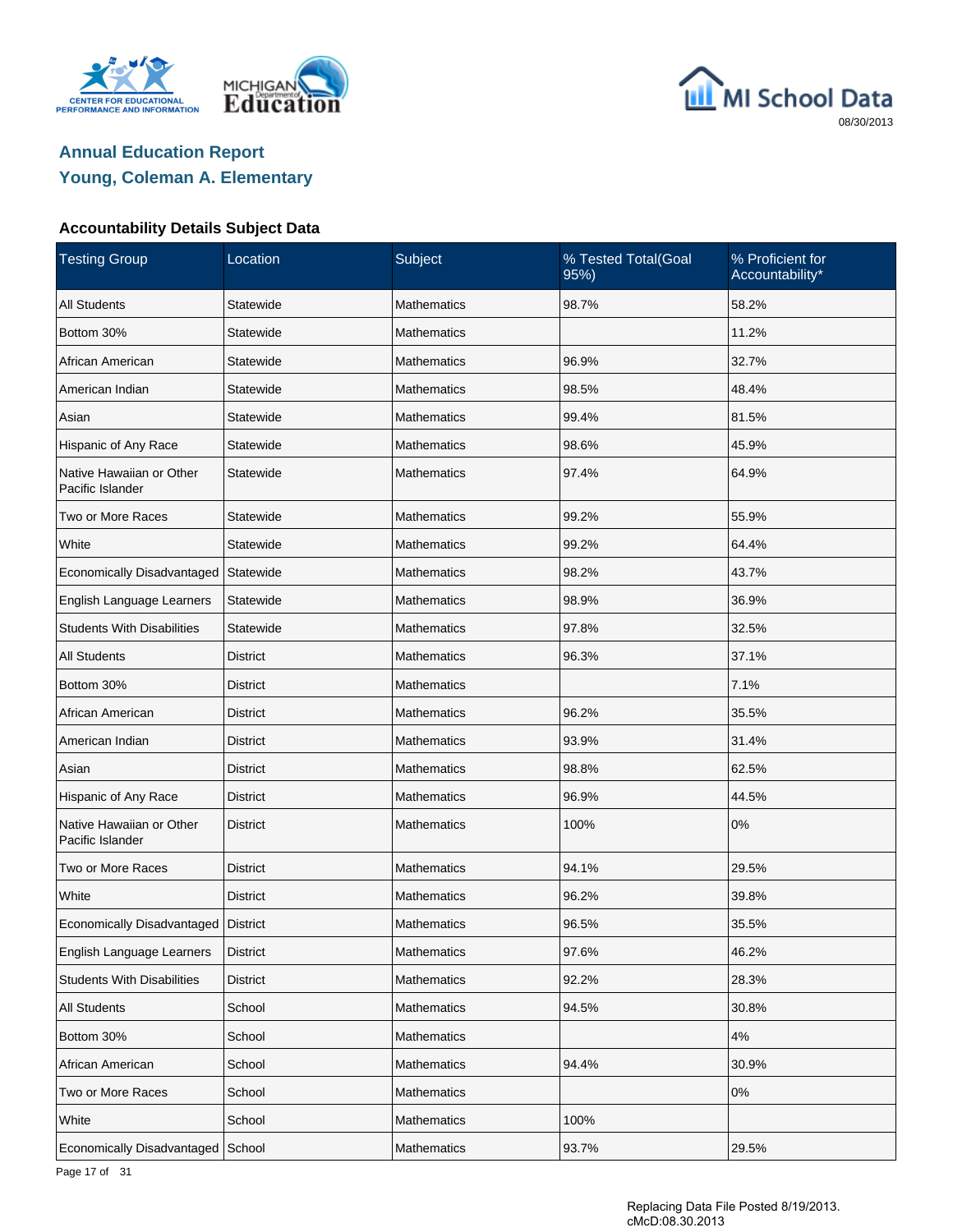





### **Accountability Details Subject Data**

| <b>Testing Group</b>                         | Location        | Subject            | % Tested Total(Goal<br>95%) | % Proficient for<br>Accountability* |
|----------------------------------------------|-----------------|--------------------|-----------------------------|-------------------------------------|
| <b>Students With Disabilities</b>            | School          | <b>Mathematics</b> | 96.5%                       | 15.8%                               |
| <b>All Students</b>                          | Statewide       | Reading            | 99%                         | 83.1%                               |
| Bottom 30%                                   | Statewide       | Reading            |                             | 51.3%                               |
| African American                             | Statewide       | Reading            | 97.3%                       | 67.9%                               |
| American Indian                              | Statewide       | Reading            | 98.8%                       | 79.7%                               |
| Asian                                        | Statewide       | Reading            | 100.3%                      | 90.1%                               |
| Hispanic of Any Race                         | Statewide       | Reading            | 99.2%                       | 77%                                 |
| Native Hawaiian or Other<br>Pacific Islander | Statewide       | Reading            | 97.4%                       | 85.7%                               |
| Two or More Races                            | Statewide       | Reading            | 99.4%                       | 83.6%                               |
| White                                        | Statewide       | Reading            | 99.4%                       | 86.9%                               |
| Economically Disadvantaged                   | Statewide       | Reading            | 98.6%                       | 74.8%                               |
| English Language Learners                    | Statewide       | Reading            | 100.5%                      | 62.4%                               |
| <b>Students With Disabilities</b>            | Statewide       | Reading            | 98.1%                       | 51.8%                               |
| <b>All Students</b>                          | <b>District</b> | Reading            | 96.8%                       | 67.4%                               |
| Bottom 30%                                   | <b>District</b> | Reading            |                             | 16.8%                               |
| African American                             | District        | Reading            | 96.9%                       | 66.5%                               |
| American Indian                              | <b>District</b> | Reading            | 95.5%                       | 74.5%                               |
| Asian                                        | <b>District</b> | Reading            | 88.5%                       | 78.8%                               |
| Hispanic of Any Race                         | <b>District</b> | Reading            | 97.3%                       | 71.4%                               |
| Native Hawaiian or Other<br>Pacific Islander | <b>District</b> | Reading            | 100%                        | 100%                                |
| Two or More Races                            | District        | Reading            | 94.1%                       | 68.9%                               |
| White                                        | <b>District</b> | Reading            | 96.2%                       | 69%                                 |
| Economically Disadvantaged                   | <b>District</b> | Reading            | 96.9%                       | 66%                                 |
| English Language Learners                    | District        | Reading            | 96.8%                       | 72%                                 |
| <b>Students With Disabilities</b>            | <b>District</b> | Reading            | 92.7%                       | 40.9%                               |
| <b>All Students</b>                          | School          | Reading            | 98.5%                       | 61.1%                               |
| Bottom 30%                                   | School          | Reading            |                             | 11.7%                               |
| African American                             | School          | Reading            | 98.5%                       | 60.9%                               |
| Two or More Races                            | School          | Reading            |                             | 100%                                |
| White                                        | School          | Reading            | 100%                        |                                     |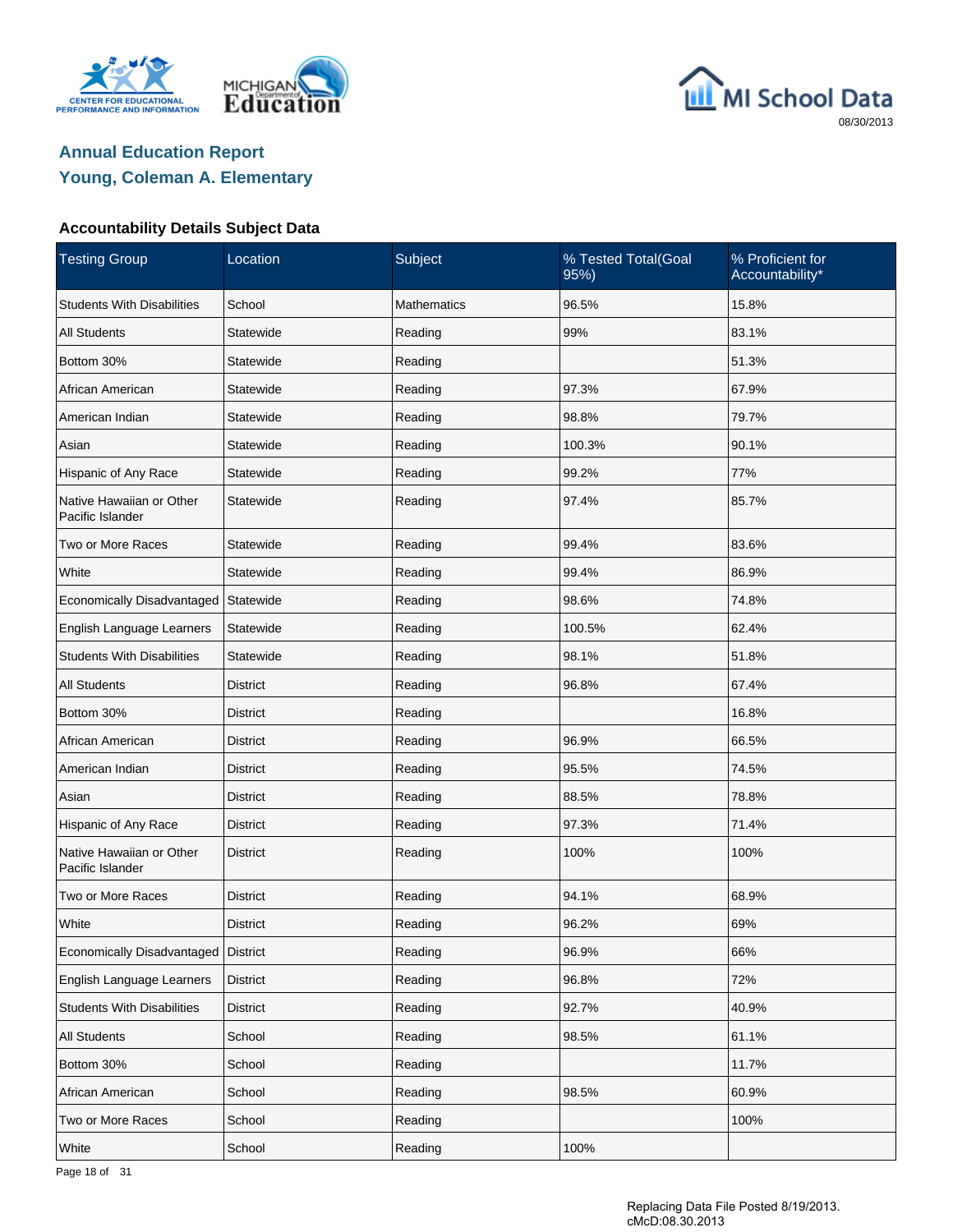





### **Accountability Details Subject Data**

| <b>Testing Group</b>                         | Location        | Subject | % Tested Total(Goal<br>95%) | % Proficient for<br>Accountability* |
|----------------------------------------------|-----------------|---------|-----------------------------|-------------------------------------|
| Economically Disadvantaged                   | School          | Reading | 98.2%                       | 59.4%                               |
| <b>Students With Disabilities</b>            | School          | Reading | 98.3%                       | 43.1%                               |
| <b>All Students</b>                          | Statewide       | Science | 97.9%                       | 38.6%                               |
| Bottom 30%                                   | Statewide       | Science |                             | 1%                                  |
| African American                             | Statewide       | Science | 94.8%                       | 12.8%                               |
| American Indian                              | Statewide       | Science | 97.5%                       | 29.4%                               |
| Asian                                        | Statewide       | Science | 99.1%                       | 57.4%                               |
| Hispanic of Any Race                         | Statewide       | Science | 97.9%                       | 22.9%                               |
| Native Hawaiian or Other<br>Pacific Islander | Statewide       | Science | 93.7%                       | 49.2%                               |
| Two or More Races                            | Statewide       | Science | 98.7%                       | 35.7%                               |
| White                                        | Statewide       | Science | 98.7%                       | 45%                                 |
| Economically Disadvantaged                   | Statewide       | Science | 97%                         | 22.9%                               |
| English Language Learners                    | Statewide       | Science | 98%                         | 7.6%                                |
| <b>Students With Disabilities</b>            | Statewide       | Science | 96.5%                       | 15.1%                               |
| <b>All Students</b>                          | <b>District</b> | Science | 94.1%                       | 11.7%                               |
| Bottom 30%                                   | District        | Science |                             | 0.6%                                |
| African American                             | District        | Science | 94.2%                       | 11.3%                               |
| American Indian                              | District        | Science | 95.2%                       | 14.3%                               |
| Asian                                        | <b>District</b> | Science | 98%                         | 33.6%                               |
| Hispanic of Any Race                         | <b>District</b> | Science | 92.8%                       | 11.8%                               |
| Native Hawaiian or Other<br>Pacific Islander | <b>District</b> | Science | 100%                        | 0%                                  |
| Two or More Races                            | <b>District</b> | Science | 100%                        | 9.1%                                |
| White                                        | <b>District</b> | Science | 94.8%                       | 13.6%                               |
| Economically Disadvantaged                   | <b>District</b> | Science | 94.3%                       | 10%                                 |
| English Language Learners                    | <b>District</b> | Science | 94.6%                       | 13.4%                               |
| <b>Students With Disabilities</b>            | District        | Science | 86.4%                       | 9.1%                                |
| All Students                                 | School          | Science | 93.4%                       | 3.9%                                |
| Bottom 30%                                   | School          | Science |                             | 0%                                  |
| African American                             | School          | Science | 93.4%                       | 3.9%                                |
| Economically Disadvantaged                   | School          | Science | 92.6%                       | $5\%$                               |

Page 19 of 31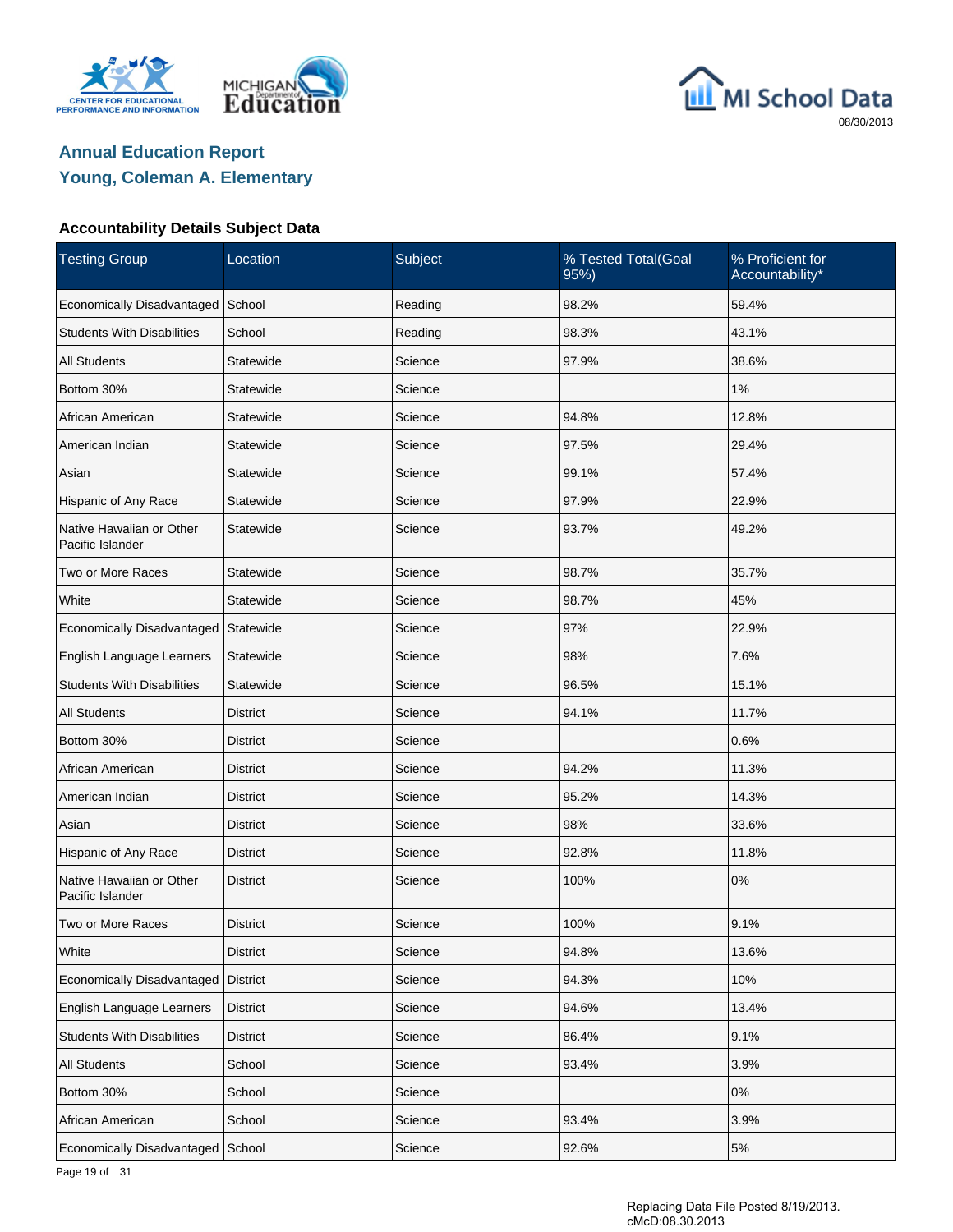





### **Accountability Details Subject Data**

| <b>Testing Group</b>                         | Location        | Subject               | % Tested Total(Goal<br>95%) | % Proficient for<br>Accountability* |
|----------------------------------------------|-----------------|-----------------------|-----------------------------|-------------------------------------|
| <b>Students With Disabilities</b>            | School          | Science               | 66.7%                       | 0%                                  |
| <b>All Students</b>                          | Statewide       | <b>Social Studies</b> | 96.7%                       | 57.5%                               |
| Bottom 30%                                   | Statewide       | <b>Social Studies</b> |                             | 8.8%                                |
| African American                             | Statewide       | <b>Social Studies</b> | 92.4%                       | 27.9%                               |
| American Indian                              | Statewide       | <b>Social Studies</b> | 95.9%                       | 52.3%                               |
| Asian                                        | Statewide       | <b>Social Studies</b> | 99%                         | 73.6%                               |
| Hispanic of Any Race                         | Statewide       | <b>Social Studies</b> | 96.1%                       | 43%                                 |
| Native Hawaiian or Other<br>Pacific Islander | Statewide       | <b>Social Studies</b> | 93.2%                       | 59.7%                               |
| Two or More Races                            | Statewide       | <b>Social Studies</b> | 97.6%                       | 53.5%                               |
| White                                        | Statewide       | <b>Social Studies</b> | 98%                         | 64.7%                               |
| Economically Disadvantaged                   | Statewide       | <b>Social Studies</b> | 95.1%                       | 40.3%                               |
| English Language Learners                    | Statewide       | <b>Social Studies</b> | 96.4%                       | 19.6%                               |
| <b>Students With Disabilities</b>            | Statewide       | <b>Social Studies</b> | 91.9%                       | 22.3%                               |
| <b>All Students</b>                          | District        | <b>Social Studies</b> | 88.6%                       | 22.6%                               |
| Bottom 30%                                   | <b>District</b> | <b>Social Studies</b> |                             | 0%                                  |
| African American                             | District        | <b>Social Studies</b> | 88.5%                       | 21.4%                               |
| American Indian                              | <b>District</b> | <b>Social Studies</b> | 90.9%                       | 33.3%                               |
| Asian                                        | <b>District</b> | <b>Social Studies</b> | 97.6%                       | 48.4%                               |
| Hispanic of Any Race                         | <b>District</b> | <b>Social Studies</b> | 88.7%                       | 28.8%                               |
| Native Hawaiian or Other<br>Pacific Islander | <b>District</b> | <b>Social Studies</b> | 100%                        | 0%                                  |
| Two or More Races                            | <b>District</b> | <b>Social Studies</b> | 85.7%                       | 31.6%                               |
| White                                        | <b>District</b> | <b>Social Studies</b> | 88.5%                       | 22.5%                               |
| Economically Disadvantaged                   | <b>District</b> | Social Studies        | 88.2%                       | 19.6%                               |
| English Language Learners                    | District        | Social Studies        | 90.8%                       | 30.5%                               |
| <b>Students With Disabilities</b>            | <b>District</b> | <b>Social Studies</b> | 71.2%                       | 4.4%                                |
| All Students                                 | Statewide       | Writing               | 98.2%                       | 69.4%                               |
| Bottom 30%                                   | Statewide       | Writing               |                             | 21.9%                               |
| African American                             | Statewide       | Writing               | 95.6%                       | 48.8%                               |
| American Indian                              | Statewide       | Writing               | 97.7%                       | 61.6%                               |
| Asian                                        | Statewide       | Writing               | 98.9%                       | 82.9%                               |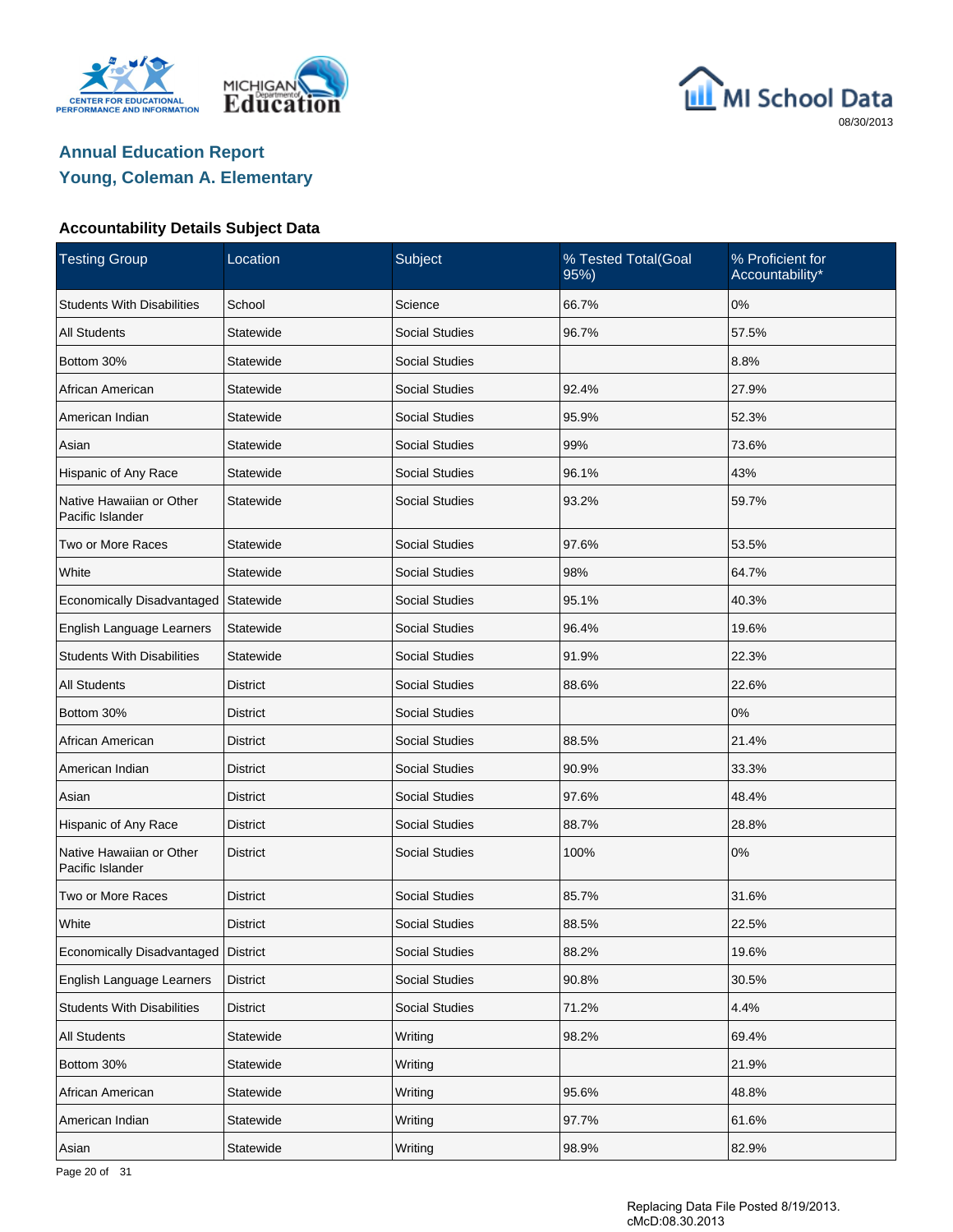





### **Accountability Details Subject Data**

| <b>Testing Group</b>                         | Location        | Subject | % Tested Total(Goal<br>95%) | % Proficient for<br>Accountability* |
|----------------------------------------------|-----------------|---------|-----------------------------|-------------------------------------|
| Hispanic of Any Race                         | Statewide       | Writing | 98%                         | 59.7%                               |
| Native Hawaiian or Other<br>Pacific Islander | Statewide       | Writing | 94.5%                       | 74.4%                               |
| Two or More Races                            | Statewide       | Writing | 98.9%                       | 68.5%                               |
| White                                        | Statewide       | Writing | 98.9%                       | 74.3%                               |
| Economically Disadvantaged                   | Statewide       | Writing | 97.3%                       | 55.7%                               |
| English Language Learners                    | Statewide       | Writing | 97.3%                       | 42.1%                               |
| <b>Students With Disabilities</b>            | Statewide       | Writing | 96.6%                       | 27.9%                               |
| All Students                                 | District        | Writing | 95.1%                       | 43.4%                               |
| Bottom 30%                                   | <b>District</b> | Writing |                             | 0%                                  |
| African American                             | <b>District</b> | Writing | 95.4%                       | 42.4%                               |
| American Indian                              | <b>District</b> | Writing | 97.2%                       | 59.4%                               |
| Asian                                        | District        | Writing | 87.6%                       | 62.1%                               |
| Hispanic of Any Race                         | District        | Writing | 93.8%                       | 49.6%                               |
| Native Hawaiian or Other<br>Pacific Islander | <b>District</b> | Writing | 100%                        | 0%                                  |
| Two or More Races                            | <b>District</b> | Writing | 100%                        | 38.5%                               |
| White                                        | <b>District</b> | Writing | 94.3%                       | 37.4%                               |
| Economically Disadvantaged                   | <b>District</b> | Writing | 95.3%                       | 40.3%                               |
| English Language Learners                    | <b>District</b> | Writing | 94.7%                       | 50.7%                               |
| <b>Students With Disabilities</b>            | <b>District</b> | Writing | 86.8%                       | 16.6%                               |
| All Students                                 | School          | Writing | 100%                        | 18.3%                               |
| Bottom 30%                                   | School          | Writing |                             | 0%                                  |
| African American                             | School          | Writing | 100%                        | 18.3%                               |
| White                                        | School          | Writing | 100%                        |                                     |
| Economically Disadvantaged                   | School          | Writing | 100%                        | 17.1%                               |
| <b>Students With Disabilities</b>            | School          | Writing | 100%                        | 4.2%                                |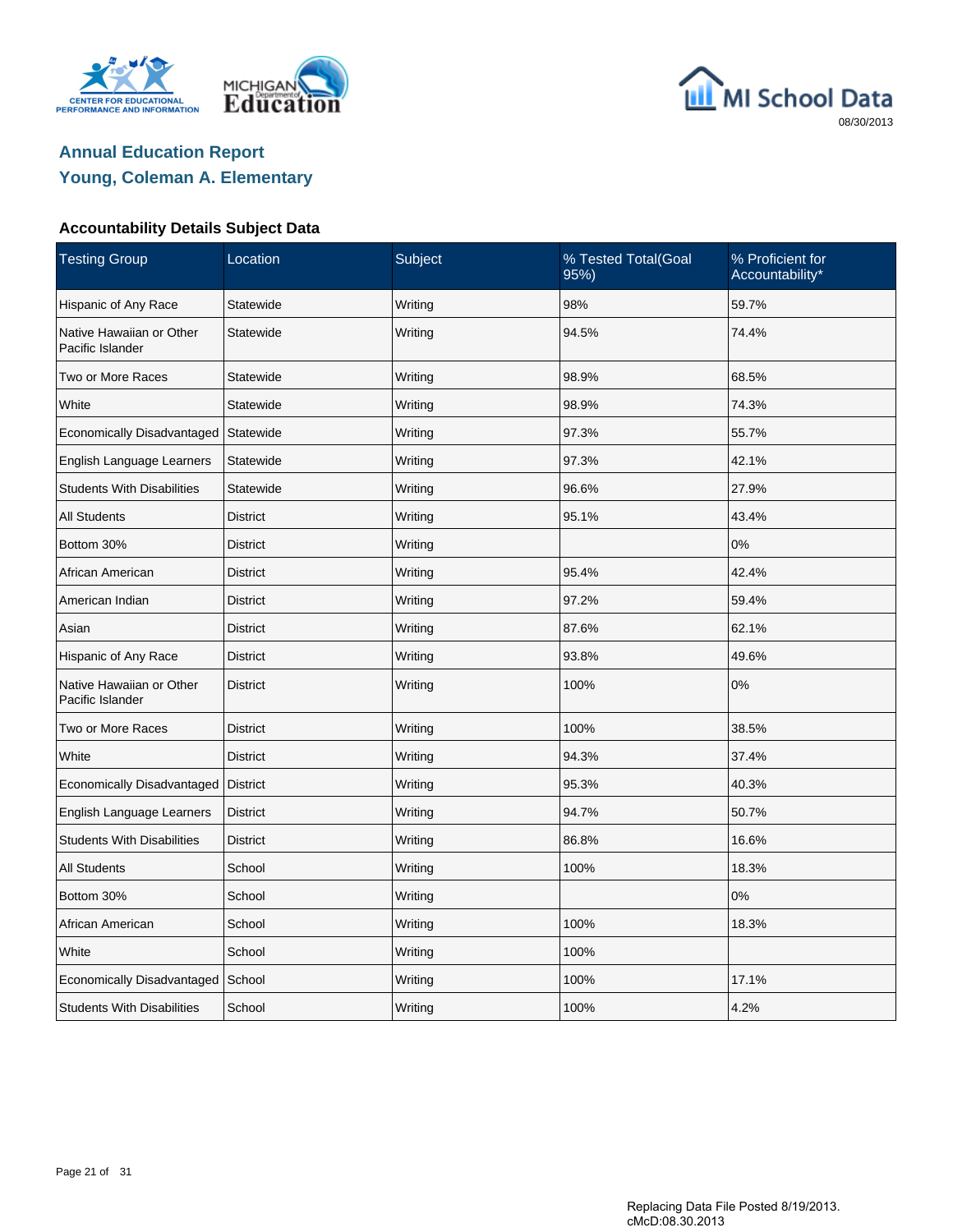





### **Accountability Details Graduation Data**

| <b>Testing Group</b>                      | Location        | Accountability Scorecard Completion Rate<br>(High Schools only)<br>(Goal 80%) |  |  |  |
|-------------------------------------------|-----------------|-------------------------------------------------------------------------------|--|--|--|
| <b>All Students</b>                       | Statewide       | 76.2%                                                                         |  |  |  |
| African American                          | Statewide       | 59.9%                                                                         |  |  |  |
| American Indian                           | Statewide       | 66.4%                                                                         |  |  |  |
| Asian                                     | Statewide       | 87.4%                                                                         |  |  |  |
| Hispanic of Any Race                      | Statewide       | 64.3%                                                                         |  |  |  |
| Migrant                                   | Statewide       | 68.3%                                                                         |  |  |  |
| Native Hawaiian or Other Pacific Islander | Statewide       | 73.2%                                                                         |  |  |  |
| Two or More Races                         | Statewide       | 73.5%                                                                         |  |  |  |
| White                                     | Statewide       | 81.5%                                                                         |  |  |  |
| Female                                    | Statewide       | 80.8%                                                                         |  |  |  |
| Male                                      | Statewide       | 72%                                                                           |  |  |  |
| Economically Disadvantaged                | Statewide       | 64%                                                                           |  |  |  |
| English Language Learners                 | Statewide       | 63.1%                                                                         |  |  |  |
| <b>Students With Disabilities</b>         | Statewide       | 53.5%                                                                         |  |  |  |
| <b>Homeless</b>                           | Statewide       | 53.8%                                                                         |  |  |  |
| <b>All Students</b>                       | <b>District</b> | 64.7%                                                                         |  |  |  |
| African American                          | <b>District</b> | 65.5%                                                                         |  |  |  |
| Asian                                     | <b>District</b> | 68.6%                                                                         |  |  |  |
| Hispanic of Any Race                      | <b>District</b> | 58.7%                                                                         |  |  |  |
| White                                     | <b>District</b> | 39.8%                                                                         |  |  |  |
| Economically Disadvantaged                | <b>District</b> | 65.1%                                                                         |  |  |  |
| English Language Learners                 | <b>District</b> | 68.6%                                                                         |  |  |  |
| <b>Students With Disabilities</b>         | <b>District</b> | 47.5%                                                                         |  |  |  |

\* All data based on students enrolled for a full academic year.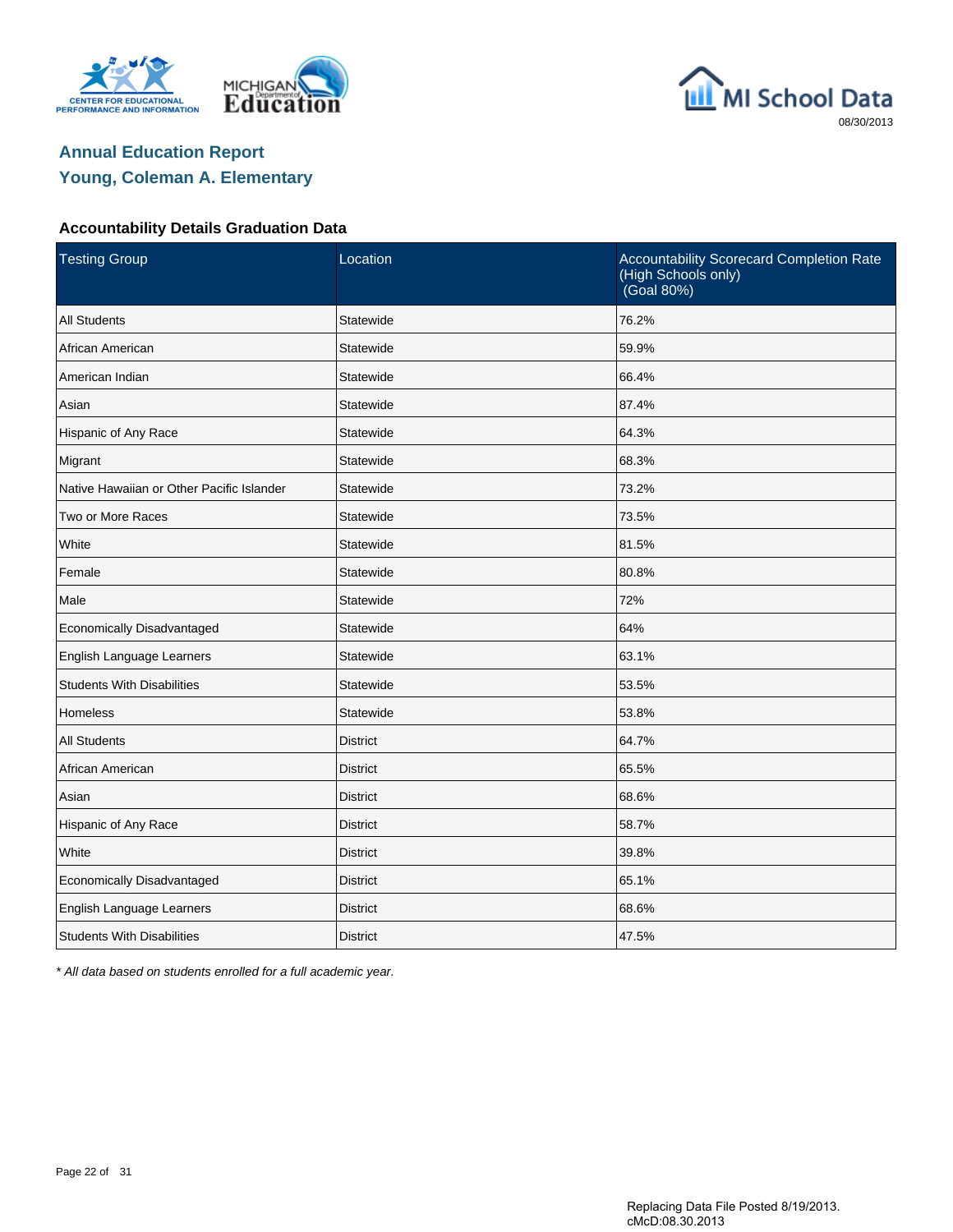





### **Accountability Details Attendance Data**

| <b>Testing Group</b> | Location        | Attendance Rate<br>(Goal 90%) |
|----------------------|-----------------|-------------------------------|
| <b>All Students</b>  | Statewide       | 94%                           |
| <b>All Students</b>  | <b>District</b> | 86%                           |
| <b>All Students</b>  | School          | 90%                           |

\* All data based on students enrolled for a full academic year.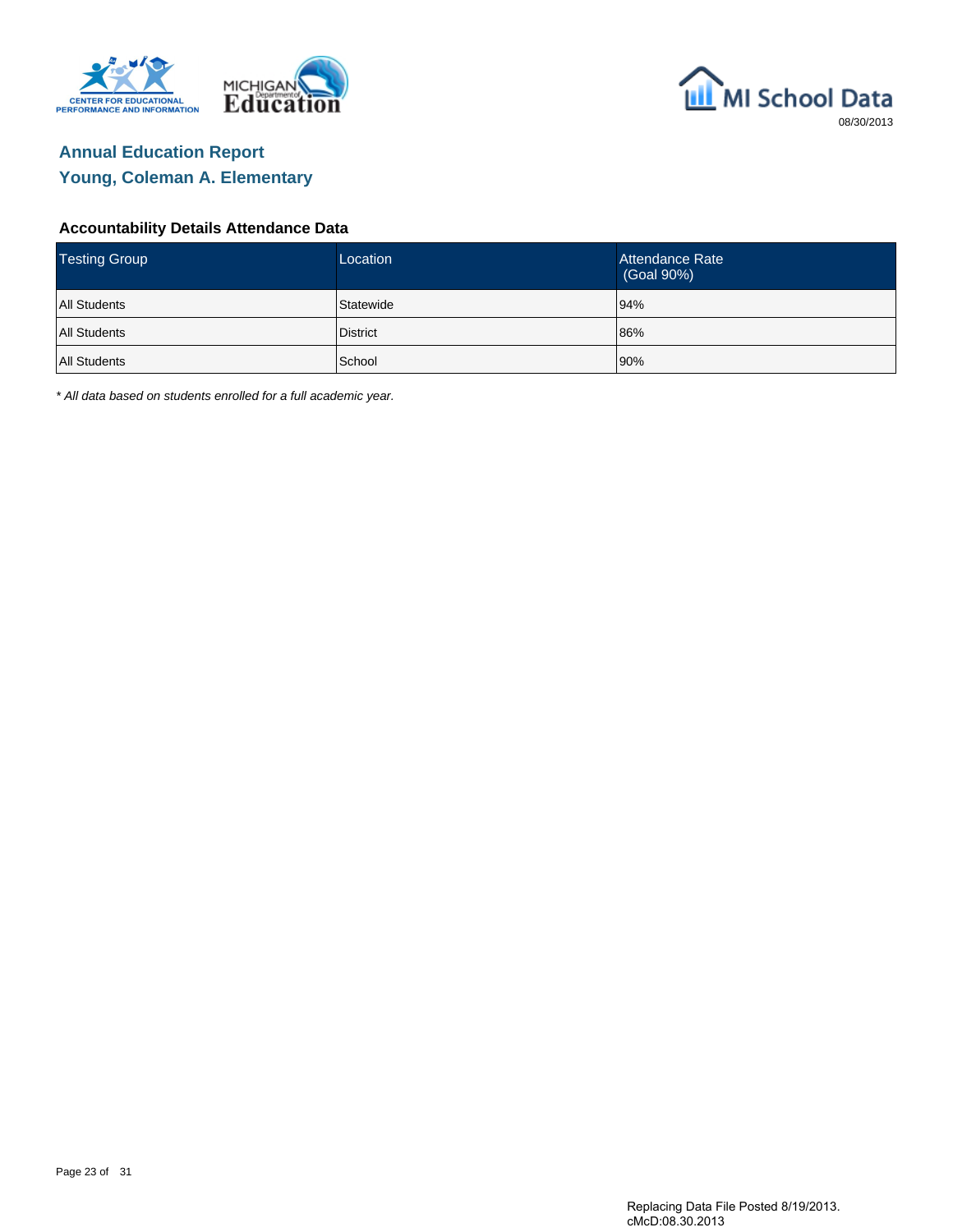



**Young, Coleman A. Elementary**

### **Accountability Status District Data**

| <b>District</b><br><b>Name</b> | Reading<br><b>Status</b> | Reading<br><b>Score</b> | Writina<br>Status | Writing<br>Score <sup>1</sup> | <b>Math Status</b> | Math Score | Science<br><b>Status</b> | Science<br>Score | <b>Social</b><br><b>Studies</b><br><b>Status</b> | Social<br><b>Studies</b><br>Score | )verall<br><b>Status</b> | <b>Overall</b><br>Score |
|--------------------------------|--------------------------|-------------------------|-------------------|-------------------------------|--------------------|------------|--------------------------|------------------|--------------------------------------------------|-----------------------------------|--------------------------|-------------------------|
|                                | No Data to Display       |                         |                   |                               |                    |            |                          |                  |                                                  |                                   |                          |                         |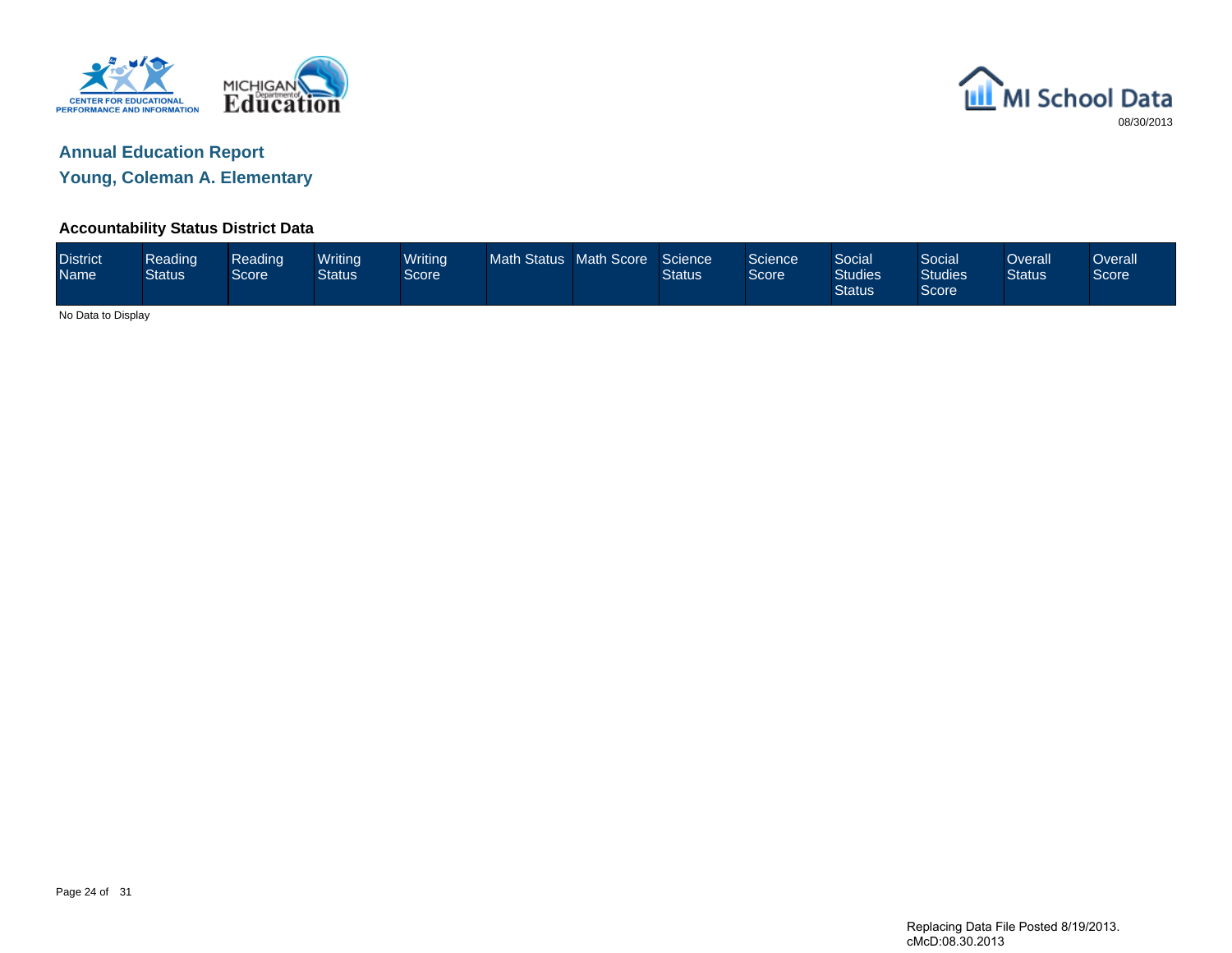



**Young, Coleman A. Elementary**

### **Accountability Status School Data**

| <b>District</b><br><b>Name</b>     | School<br><b>Name</b>                     | <b>Title 1</b><br><b>Status</b> | Reading<br><b>Status</b> | Reading<br>Score | Writing<br><b>Status</b> | Writing<br>Score | <b>Math</b><br><b>Status</b> | <b>Math</b><br>Score <sup>1</sup> | Science<br><b>Status</b> | Science<br>Score | Social<br><b>Studies</b><br><b>Status</b> | Social<br><b>Studies</b><br>Score | Overall<br><b>Status</b> | Overall<br>Score |
|------------------------------------|-------------------------------------------|---------------------------------|--------------------------|------------------|--------------------------|------------------|------------------------------|-----------------------------------|--------------------------|------------------|-------------------------------------------|-----------------------------------|--------------------------|------------------|
| Detroit City<br>School<br>District | Young,<br>Coleman A. School<br>Elementary | <b>I</b> Priority               | <b>Green</b>             | 12               | <b>I</b> Green           | 2                | Green                        |                                   | Red                      | 10               | Green                                     | n                                 | <b>IRed</b>              | 34               |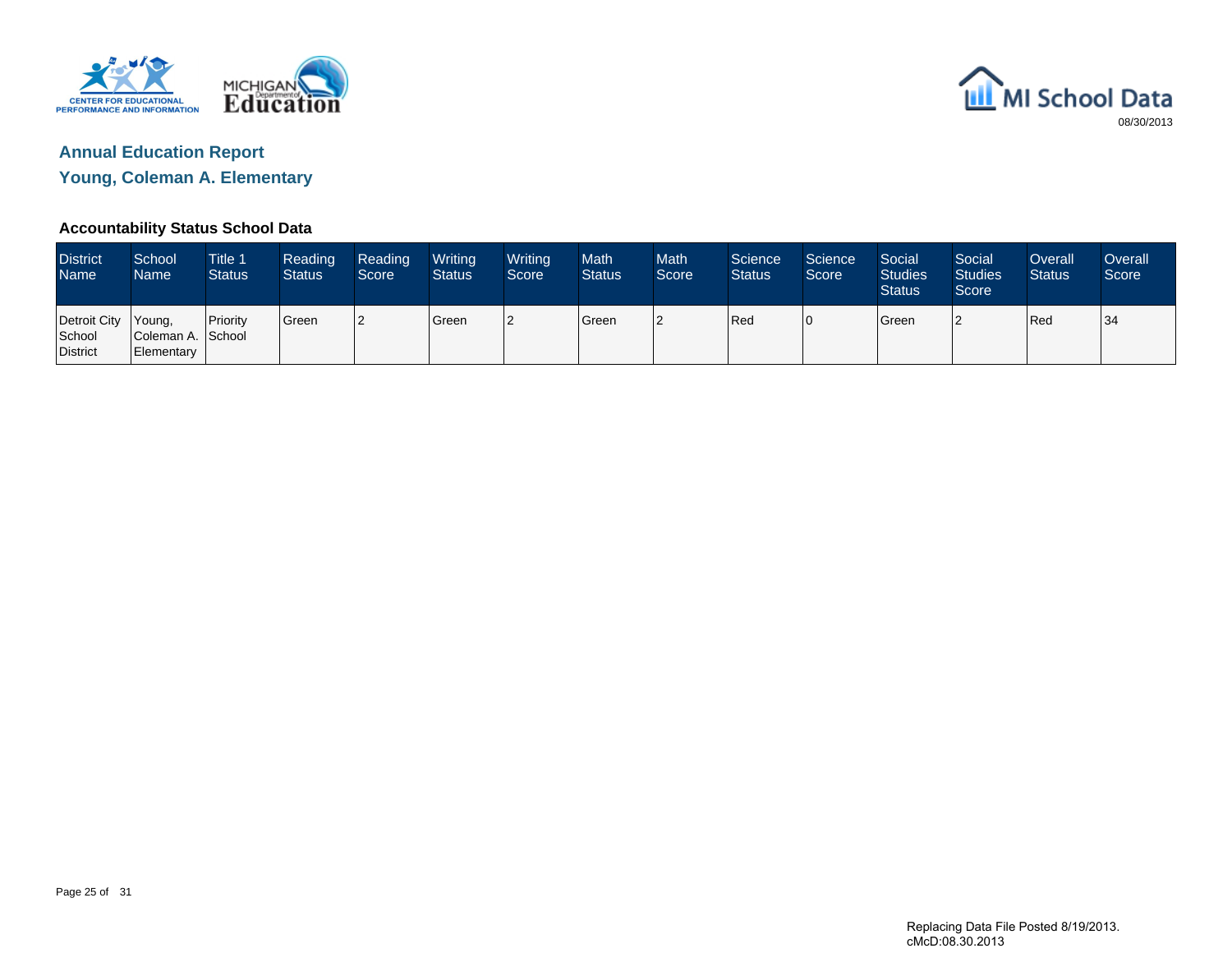



#### **Teacher Quality - Qualification**

|                                                                                                             | Other | B.A. | MA. | <b>P.H.D.</b> |
|-------------------------------------------------------------------------------------------------------------|-------|------|-----|---------------|
| Professional Qualifications of 0<br>All Public Elementary and<br>Secondary School Teachers<br>in the School |       |      | 32  |               |

Professional Qualifications are defined by the State and may include information such as the degrees of public school teachers (e.g., percentage of teachers with Bachelors Degrees or Masters Degrees) or the percentage of fully certified teachers

#### **Teacher Quality - Class**

|                                                                                                                              | School Aggregate | <b>High-Poverty Schools</b> | <b>Low-Poverty Schools</b> |
|------------------------------------------------------------------------------------------------------------------------------|------------------|-----------------------------|----------------------------|
| Percentage of Core Academic<br>Subject Elementary and Secondary<br>School Classes not Taught by Highly<br>Qualified Teachers | $0.0\%$          | $0.0\%$                     | $0.0\%$                    |

#### **Teacher Quality - Provisional**

|                                                                                                             | <b>Certification Percent</b> |
|-------------------------------------------------------------------------------------------------------------|------------------------------|
| Percentage of Public Elementary and Secondary School Teachers in the<br>School with Emergency Certification | 10%                          |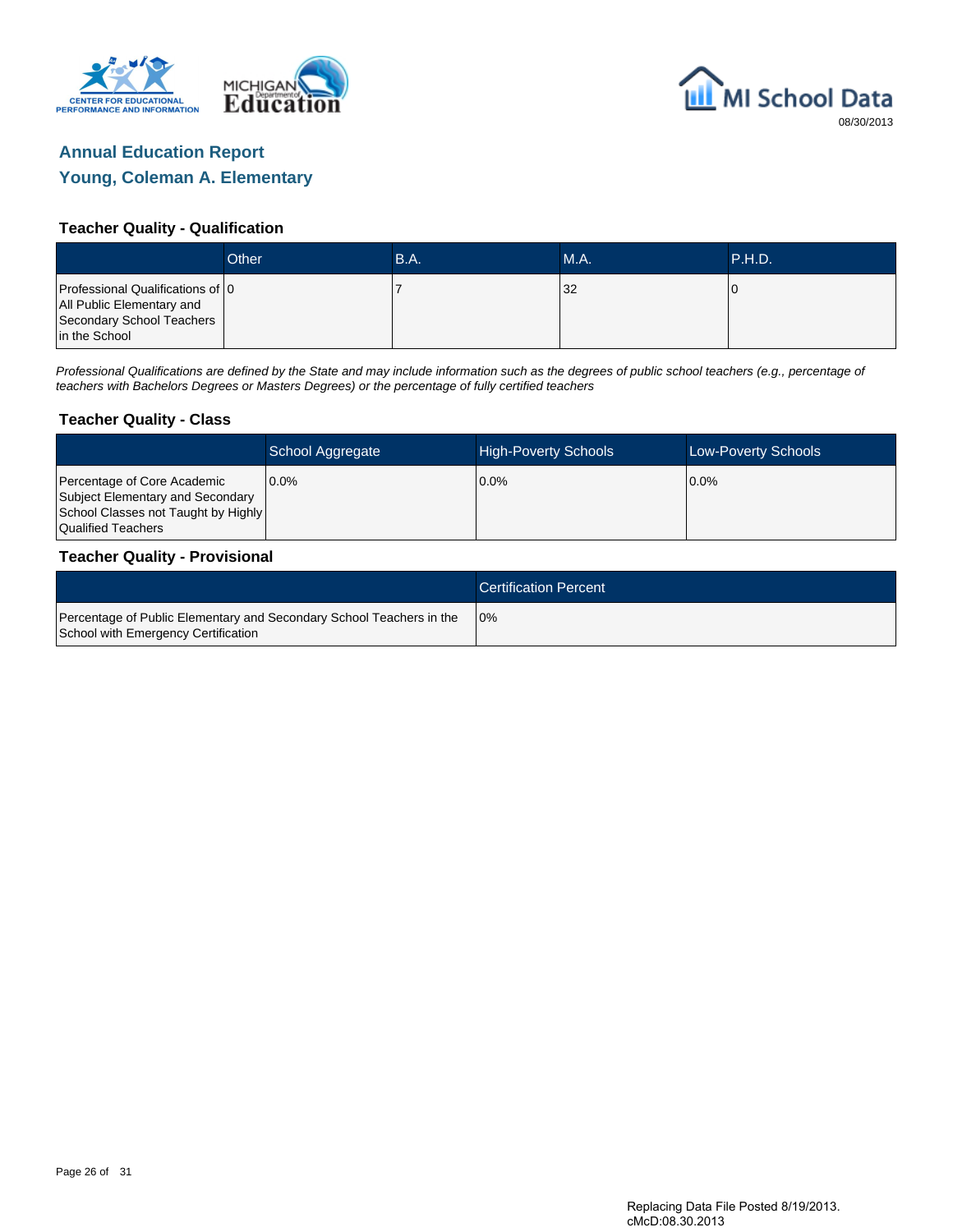





### **NAEP Grade 4 Math**

|                                                                                                                                             | <b>Percent of Students</b> | Percent below Basic  | <b>Percent Basic</b>                          | <b>Percent Proficient</b>                    | <b>Percent Advanced</b>              |
|---------------------------------------------------------------------------------------------------------------------------------------------|----------------------------|----------------------|-----------------------------------------------|----------------------------------------------|--------------------------------------|
| <b>All Students</b>                                                                                                                         | 100                        | 22                   | 43                                            | 30                                           | 5                                    |
| Male<br>Female                                                                                                                              | 50<br>50                   | 21<br>22             | 42<br>45                                      | 31<br>29                                     | 6<br>4                               |
| <b>National Lunch</b><br>Program Eligibility<br>Eligible<br>Not Eligible<br>Info not available                                              | 43<br>56                   | 35<br>11             | 47<br>41                                      | 17<br>41                                     | 8                                    |
| Race/Ethnicity<br>White<br><b>Black</b><br>Hispanic<br>Asian<br>American Indian<br>Native Hawaiian/Pacific<br>Islander<br>Two or More Races | 71<br>16<br>6<br>3<br>2    | 14<br>53<br>31<br>23 | 45<br>39<br>48<br>22<br>ŧ<br>$\ddagger$<br>50 | 36<br>8<br>19<br>45<br>ŧ<br>$\ddagger$<br>21 | 5<br>2<br>26<br>ŧ<br>$\ddagger$<br>6 |
| Student classified as<br>having a disability<br><b>SD</b><br>Not SD                                                                         | 13<br>87                   | 50<br>18             | 37<br>44                                      | 13<br>32                                     | 5                                    |
| Student is an English<br>Language Learner<br><b>ELL</b><br>Not ELL                                                                          | 4<br>96                    | 47<br>21             | 41<br>44                                      | 11<br>31                                     | 5                                    |

‡ Reporting Standards not met. Note: Observed differences are not necessarily statistically significant. Detail may not sum to total because of rounding. SOURCE: U.S. Department of Education. Institute for Education Sciences. National Center for Education Statistics. National Assessment Program (NAEP) 2011 Mathematics Achievement.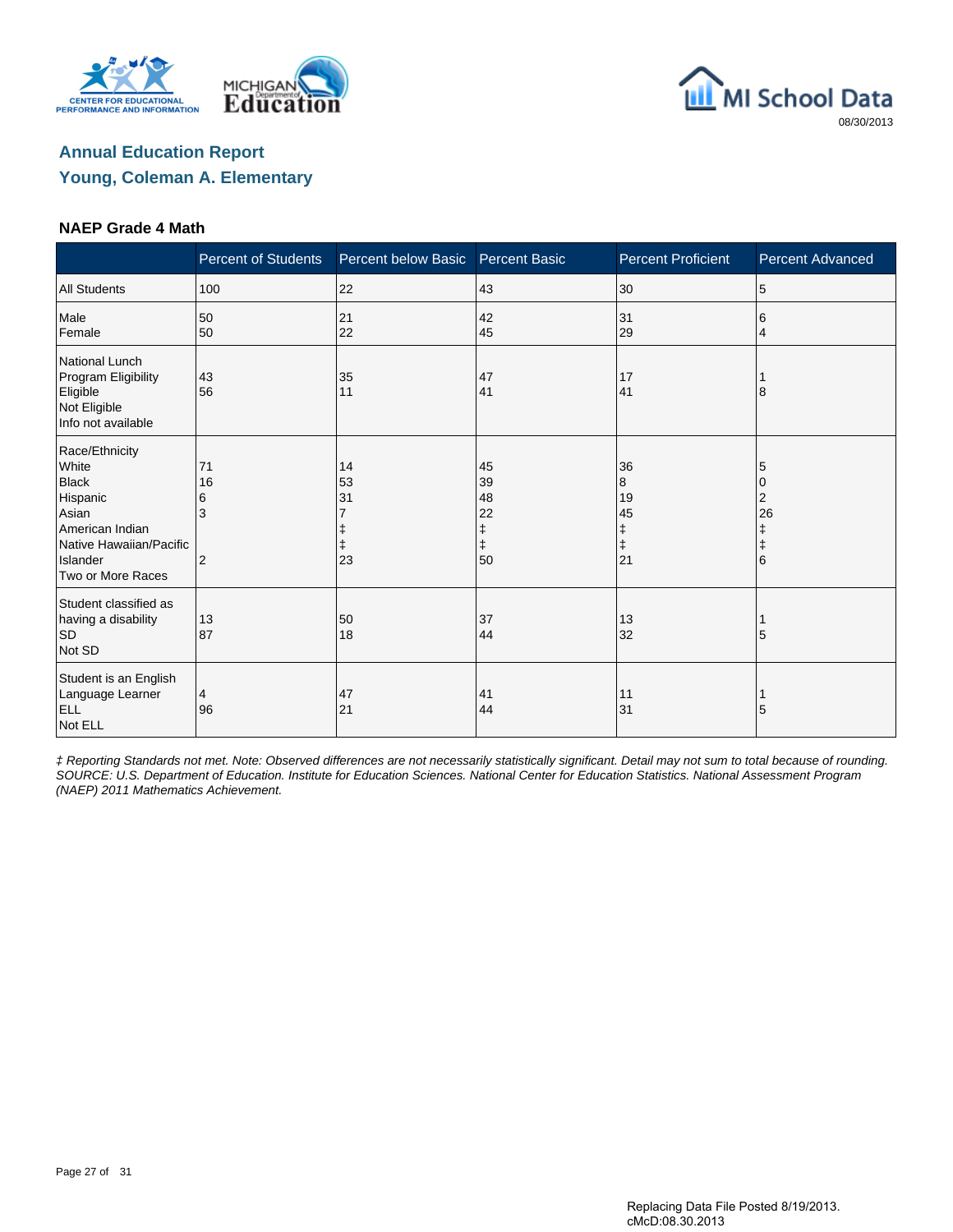





#### **NAEP Grade 8 Math**

|                                                                                                                                             | <b>Percent of Students</b>           | Percent below Basic  | <b>Percent Basic</b>                | <b>Percent Proficient</b>                                | <b>Percent Advanced</b>                                 |
|---------------------------------------------------------------------------------------------------------------------------------------------|--------------------------------------|----------------------|-------------------------------------|----------------------------------------------------------|---------------------------------------------------------|
| <b>All Students</b>                                                                                                                         | 100                                  | 29                   | 40                                  | 25                                                       | 6                                                       |
| Male<br>Female                                                                                                                              | 51<br>49                             | 28<br>30             | 39<br>41                            | 26<br>24                                                 | 5                                                       |
| National Lunch<br>Program Eligibility<br>Eligible<br>Not Eligible<br>Info not available                                                     | 42<br>58                             | 45<br>18             | 39<br>41                            | 15<br>32                                                 | $\overline{2}$<br>9                                     |
| Race/Ethnicity<br>White<br><b>Black</b><br>Hispanic<br>Asian<br>American Indian<br>Native Hawaiian/Pacific<br>Islander<br>Two or More Races | 74<br>16<br>4<br>3<br>$\overline{2}$ | 22<br>66<br>26<br>13 | 43<br>26<br>41<br>25<br>ŧ<br>ŧ<br>ŧ | 29<br>$\overline{7}$<br>18<br>31<br>ŧ<br>ŧ<br>$\ddagger$ | 6<br>$\mathbf 0$<br>5<br>32<br>$\ddagger$<br>$\ddagger$ |
| Student classified as<br>having a disability<br><b>SD</b><br>Not SD                                                                         | 12<br>88                             | 70<br>25             | 23<br>41                            | 5<br>27                                                  | 6                                                       |
| Student is an English<br>Language Learner<br><b>ELL</b><br>Not ELL                                                                          | $\overline{c}$<br>98                 | 57<br>29             | 27<br>40                            | 7<br>25                                                  | 10<br>6                                                 |

‡ Reporting Standards not met. NOTE: Detail may not sum to totals because of rounding. Some apparent differences between estimates may not be statistically significant. SOURCE: U.S. Department of Education. Institute for Education Sciences. National Center for Education Statistics. National Assessment Program (NAEP) 2011 Mathematics Achievement.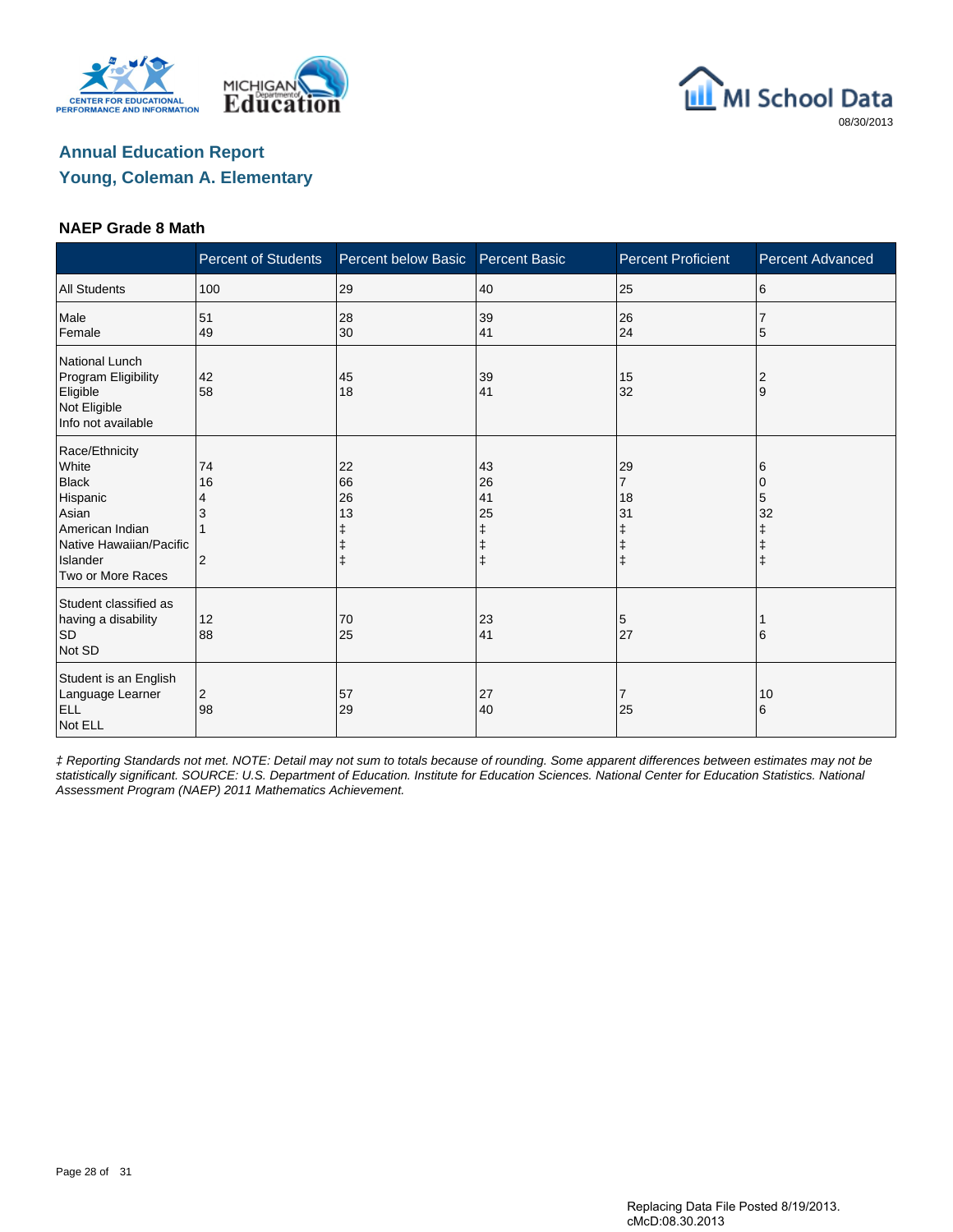





#### **NAEP Grade 4 Reading**

|                                                                                                                                             | <b>Percent of Students</b>          | Percent below Basic                           | <b>Percent Basic</b>                          | <b>Percent Proficient</b>                                 | <b>Percent Advanced</b> |
|---------------------------------------------------------------------------------------------------------------------------------------------|-------------------------------------|-----------------------------------------------|-----------------------------------------------|-----------------------------------------------------------|-------------------------|
| <b>All Students</b>                                                                                                                         | 100                                 | 34                                            | 34                                            | 25                                                        | 6                       |
| Male<br>Female                                                                                                                              | 50<br>50                            | 38<br>31                                      | 33<br>36                                      | 24<br>26                                                  | 6                       |
| National Lunch<br>Program Eligibility<br>Eligible<br>Not Eligible<br>Info not available                                                     | 45<br>55                            | 51<br>21                                      | 32<br>36                                      | 15<br>33                                                  | 2<br>10                 |
| Race/Ethnicity<br>White<br><b>Black</b><br>Hispanic<br>Asian<br>American Indian<br>Native Hawaiian/Pacific<br>Islander<br>Two or More Races | 70<br>17<br>6<br>3<br>$\Omega$<br>2 | 26<br>67<br>51<br>19<br>ŧ<br>$\ddagger$<br>36 | 37<br>24<br>29<br>33<br>ŧ<br>$\ddagger$<br>31 | 30<br>$\overline{7}$<br>17<br>33<br>ŧ<br>$\ddagger$<br>19 | 3<br>15<br>ŧ<br>ŧ<br>14 |
| Student classified as<br>having a disability<br><b>SD</b><br>Not SD                                                                         | 13<br>87                            | 73<br>30                                      | 17<br>36                                      | 8<br>27                                                   | $\overline{2}$<br>17    |
| Student is an English<br>Language Learner<br><b>ELL</b><br>Not ELL                                                                          | 3<br>97                             | 67<br>33                                      | 26<br>35                                      | 7<br>25                                                   |                         |

# Rounds to zero

‡ Reporting Standards not met. NOTE: Detail may not sum to totals because of rounding. Some apparent differences between estimates may not be statistically significant. SOURCE: U.S. Department of Education, Institute of Education Sciences, National Center for Education Statistics, National Assessment of Educational Progress (NAEP), 2011 Reading Assessment.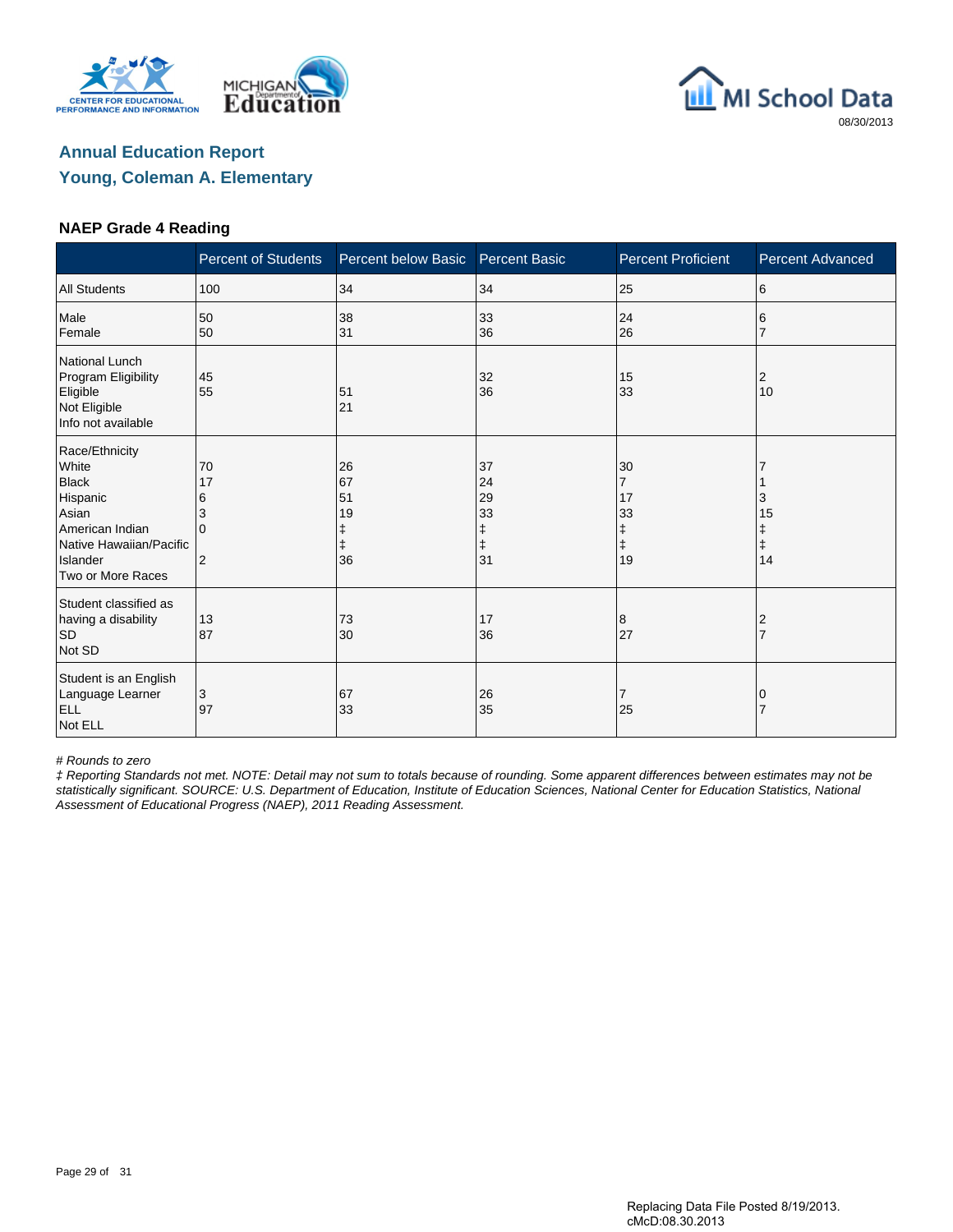





#### **NAEP Grade 8 Reading**

|                                                                                                                                             | <b>Percent of Students</b> | Percent below Basic                              | <b>Percent Basic</b> | <b>Percent Proficient</b>                             | <b>Percent Advanced</b> |
|---------------------------------------------------------------------------------------------------------------------------------------------|----------------------------|--------------------------------------------------|----------------------|-------------------------------------------------------|-------------------------|
| <b>All Students</b>                                                                                                                         | 100                        | 23                                               | 45                   | 29                                                    | 3                       |
| Male<br>Female                                                                                                                              | 50<br>50                   | 28<br>18                                         | 47<br>43             | 24<br>35                                              | $\overline{2}$<br>4     |
| National Lunch<br>Program Eligibility<br>Eligible<br>Not Eligible<br>Info not available                                                     | 42<br>58                   | 35<br>14                                         | 46<br>44             | 18<br>37                                              | 4                       |
| Race/Ethnicity<br>White<br><b>Black</b><br>Hispanic<br>Asian<br>American Indian<br>Native Hawaiian/Pacific<br>Islander<br>Two or More Races | 74<br>16<br>4<br>1         | 18<br>46<br>25<br>19<br>$\ddagger$<br>$\ddagger$ | 46<br>43<br>50<br>27 | 33<br>10<br>25<br>39<br>ŧ<br>$\ddagger$<br>$\ddagger$ | 3<br>14<br>$\ddagger$   |
| Student classified as<br>having a disability<br><b>SD</b><br>Not SD                                                                         | 12<br>88                   | 67<br>19                                         | 27<br>46             | 6<br>31                                               | 10<br>3                 |
| Student is an English<br>Language Learner<br><b>ELL</b><br>Not ELL                                                                          | 2<br>98                    | 52<br>22                                         | 40<br>45             | 8<br>30                                               | 0<br>3                  |

# Rounds to zero

‡ Reporting Standards not met. NOTE: Detail may not sum to totals because of rounding. Some apparent differences between estimates may not be statistically significant. SOURCE: U.S. Department of Education, Institute of Education Sciences, National Center for Education Statistics, National Assessment of Educational Progress (NAEP), 2011 Reading Assessment.